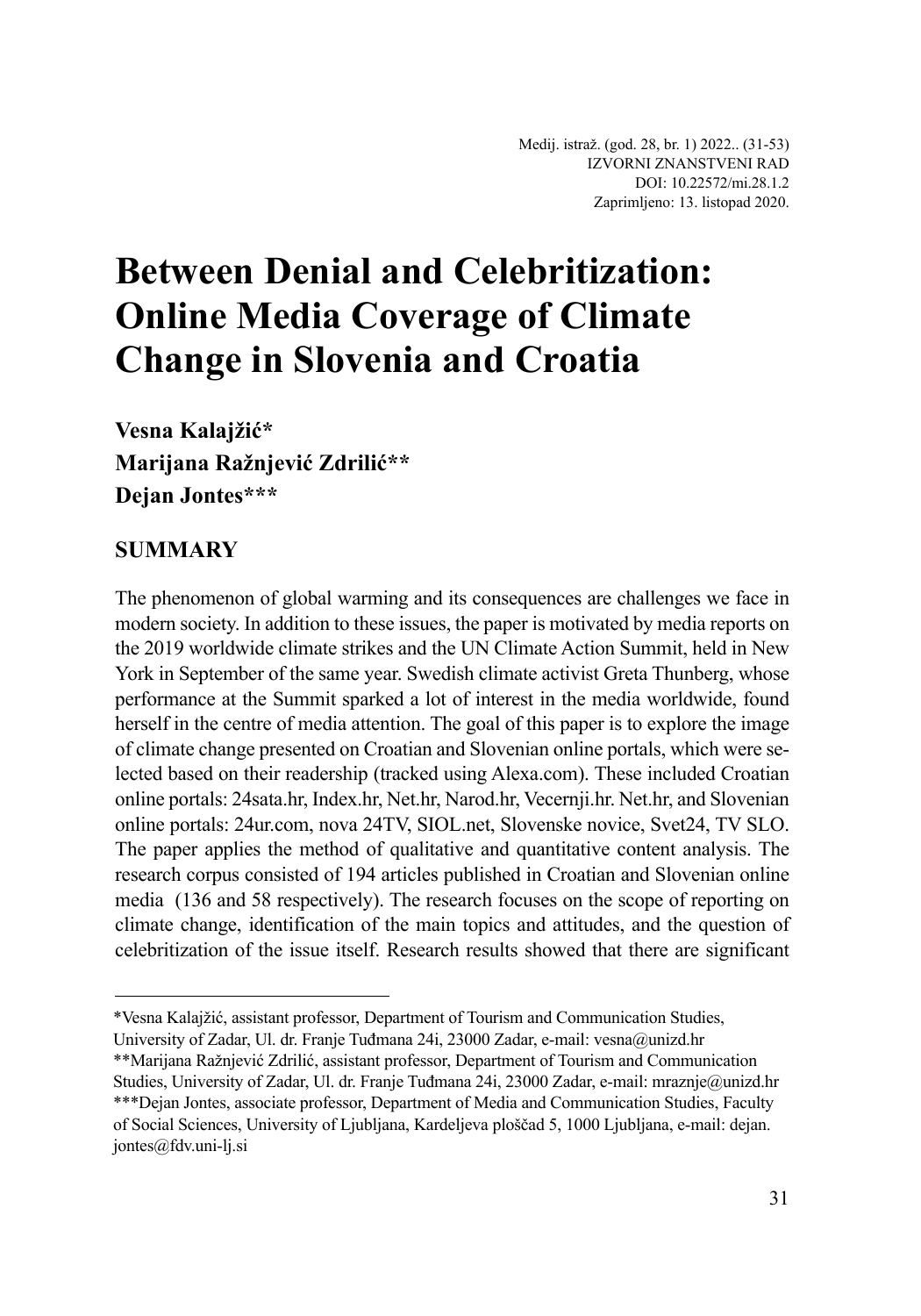differences when it comes to the framing of climate change issues, particularly Greta Thunberg's activism, in Croatian and Slovenian online media.

*Keywords*: climate change, comparative content analysis, textual analysis, celebritization, online media, Croatia, Slovenia

#### **Introduction**

The phenomenon of global warming and the consequence of that process, climate change, represents one of the most pressing problems facing modern society, especially so after the 2021 IPCC (Intergovernmental Panel on Climate Change) special report about the impacts of 1.5 ºC global warming above pre-industrial levels. In the media, this phenomenon has been considered and discussed more intensively only after the Conference on Climate Changes in Copenhagen organised by the UN in December 2009 (Šverko-Grdić, Krstinić Nižić, Mamula 2017). Important legal and political framework which referred to facing the global problem – climate change, was the Paris Agreement. This global agreement on climate change was signed on 12 December 2015 in Paris, and its basic goal was to limit global warming to a level "significantly lower" than 2 °C. This goal refers to the period from the year 2020 onwards (Paris Agreement, 2019).

Schäfer and Schlichting (2014: 143) make a strong point that climate change is not easily perceivable as it usualy described on large temporal and spatial scales, descriptions of the climate changes are usualy complex and are produced by science and similar can be said about the effects of climate change. Consequetly, most people learn about climate chage from the media (Schäfer and Schlichting, 2014: 143). Although research so far has focused mostly on print media, Koteyko and Atanasova (2016) argue that over the last two decades communication about climate science and policy has been profoundly influenced by the internet.

At the backdrop of these developments, the paper analyses reporting about climate change in two neighboring countries in South-Eastern Europe across a variety of online media and with a combination of quantitative and qualitative approaches. In the first instance, a question why climate change has received increased media attention only in the last years is also approached. As Trumbo and Shanahan (2000) contended two decades ago, accurate measurements of atmospheric carbon dioxide levels began as early as in 1957 and scientists have been concerned about the effect that humans might be having on the atmosphere through the emission of carbon dioxide and other greenhouse gases since the close of the nineteenth century. What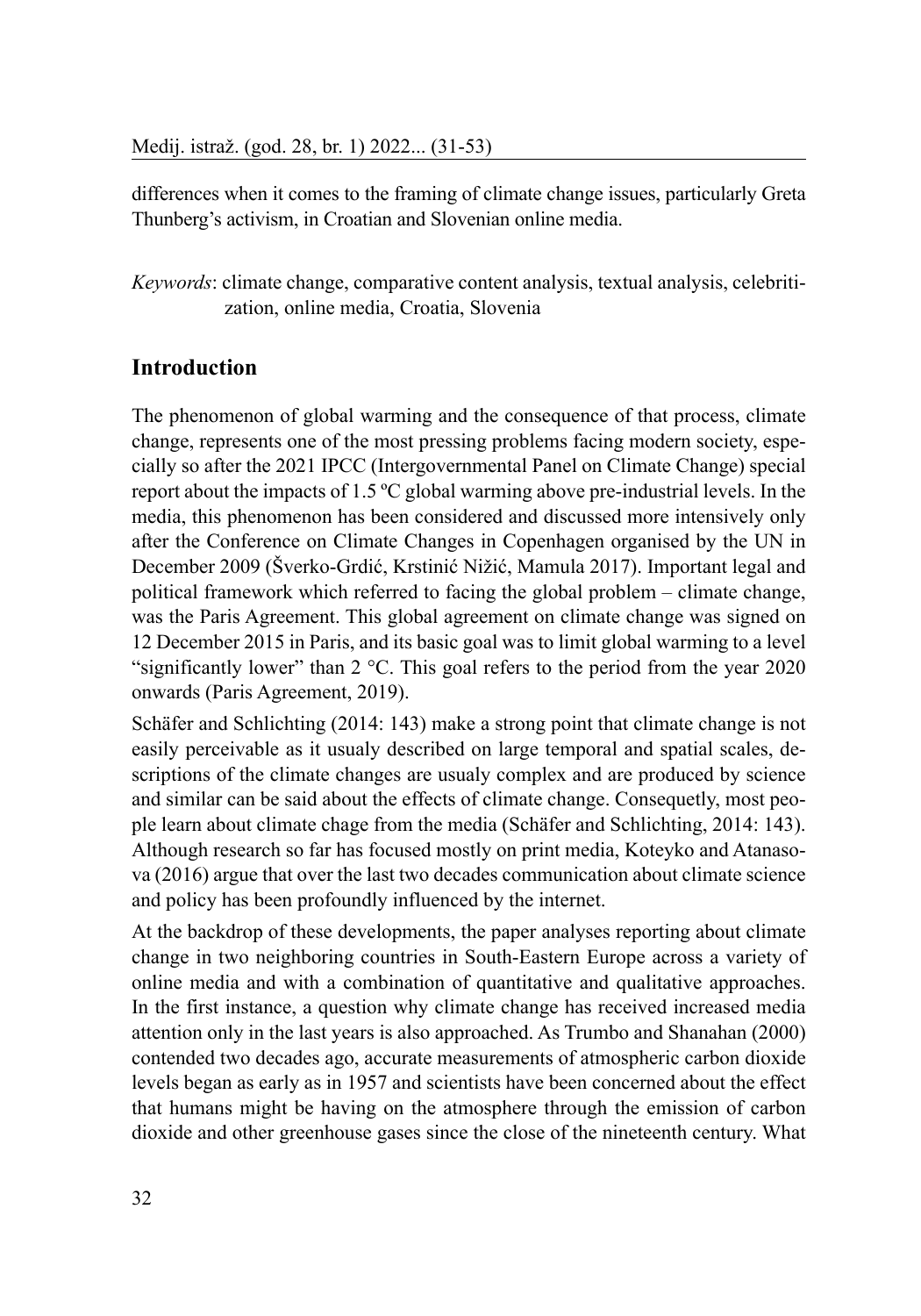has changed in highly mediatized societies and how are the digital media contributing to the variety of narratives about climate change? How does, for example, celebritization of climate change contribute to the issue salience?

In Croatia and Slovenia, there is no continuous research on public perceptions of climate change, and pursuant to research on climate change conducted until today it has been determined that subjects have a certain degree of information on the mentioned subject (Ančić, Puđak, Domazet, 2016). Still, it is also necessary to emphasise that in the last years in certain societies, among other things, an overload with the theme of climate changes appears (climate fatigue) (Capstick et al. 2015 according to Ančić, Puđak, Domazet, 2016). Moreover, van Eck et al (2019) emphasize political polarization over the issue of climate change and they see one possible explanation for the discrepancy between scientific consensus and divided public opinion in the media representations of climate change over years.

The paper contributes to the understanding how scientific information takes shape in the online media in the case of climate change in both countries. Since climate change is a global issue, and that the media as a social phenomenon under influence of modern information-communication technology also acts globally, it is completely clear that scientists throughout the world sought to demonstrate a media picture of climate change. The goal of this paper is to contribute to the research of media coverage of climate change. Moreover, Schäfer and Schlichting (2014) conducted a meta-analysis of research of media representations of climate change and accentuated the field's strong concentration on Western countries and print media. With a focus on online media in two South European post-socialist countries our study consequently aims to shed some light on different media context also.

### **Literature review: Dominance of framing and agenda-setting approaches in analyzing reporting about climate change**

In the last years, reporting about climate change has been extensively studied through various approaches and theories but framing and agenda-setting can nevertheless be identified as the most frequently used. For example, Shi et al (2019, 1) conducted computational linguistic analysis based on the large-scale data acquired from the online knowledge community Quora to address the climate change communication from the agenda setting perspective. As the majority of other reseatchers, they also accentuate that certain narrative strategies may make climate change issues more salient by engaging public into discussion or evoking their long-term interest.

Trumbo and Shanahan (2000: 201) have emphasized a connection between the con-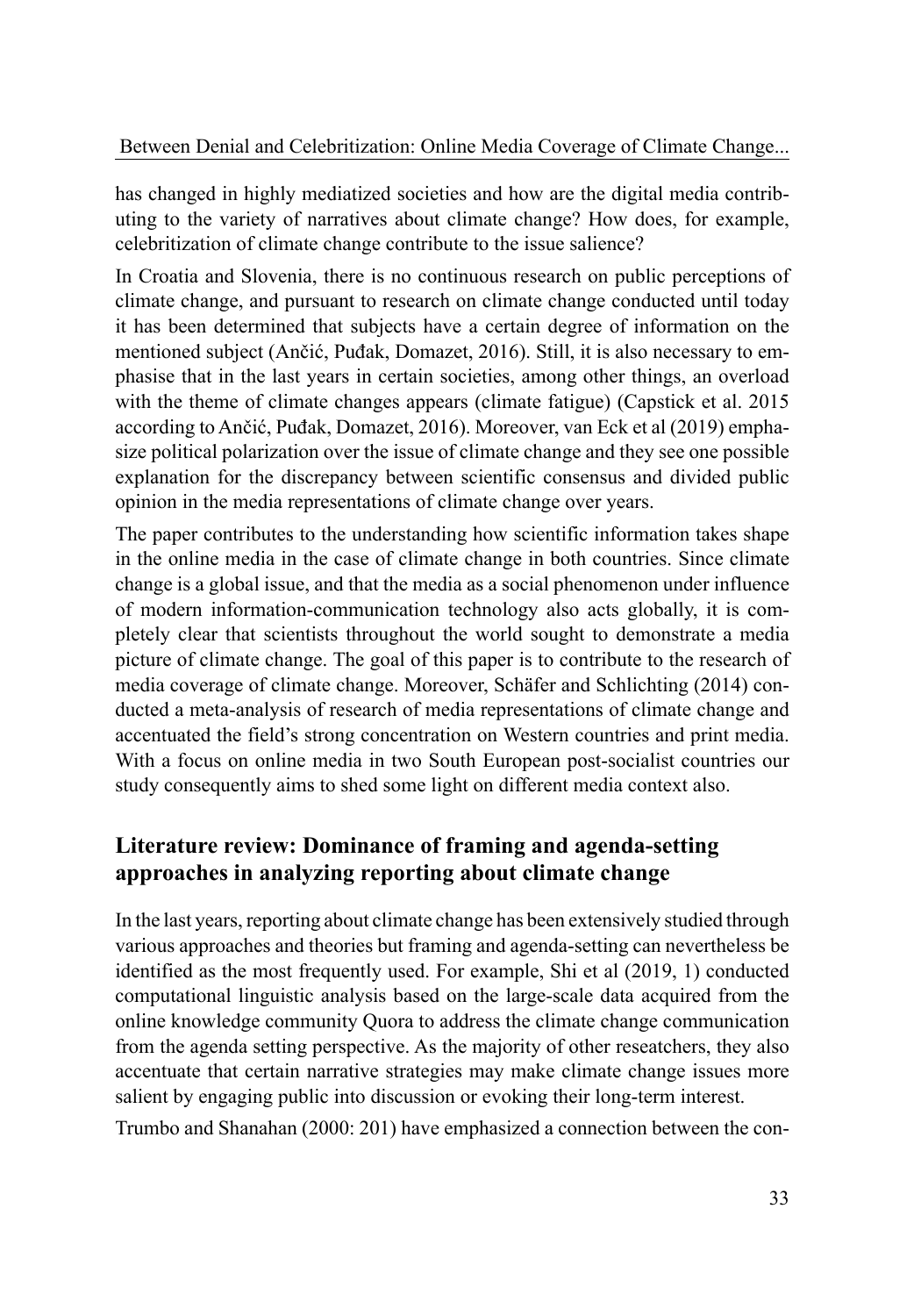#### Medij. istraž. (god. 28, br. 1) 2022. (31-53)

tent of the mediated information environment and the state of public understanding which can be especially strong for national or international issues that have low intrusiveness in the present, have distant time horizons, and have high levels of conflict. According to them climate change embodies all these characteristics and that is why the research on the public understanding of climate change operates under the global hypothesis that cycles in media coverage embody narratives that guide public understanding (ibid.).

Romps and Retzinger (2019) focused on the presence or absence of basic scientific facts about climate change in New York Times news articles about this subject. In their analysis of nearly six hundred news articles in The New York Times that cover climate change, they established that, with one exception, basic climate facts appear in those articles today with vanishingly small frequencies. Brüggemann and Engesser (2014) focused on climate journalists as key mediators between the sphere of science and the public sphere. In their study they surveyed journalists from five countries and five different types of news outlets and emphasized that despite of all the differences between journalists working in vastly different contexts, there is a common ground regarding interpretations of climate change, assessment and handling of climate change skeptics, expertise in climate coverage, and usage of sources. They claim that climate journalists constitute an interpretive community (Brüggemann and Engesser, 2014: 419). Van Eck et al (2019) on the other hand established in their analysis that the journalistic norms of traditional journalists identified by Boykoff and Boykoff (2007) are not identical to the journalistic norms of climate change bloggers. The norms personalization, dramatization, and novelty were supported by some interviewees in their sample, but not by everyone.

Schäfer et al (2014) tried to identify the drivers of media attention for climate change in three countries: Australia, Germany, and India. They calculated the monthly amount of climate change-related coverage in two leading newspapers for each country in relation to all articles published in the respective newspapers over a 15-year time span (1996–2010). The results show that weather and climate characteristics are no important drivers for issue attention in two of the three countries, and that societal activity, particularly international climate summits and the agenda building efforts from international nongovernmental organizations, has stronger impacts on issue attention. Günay et al (2018) on the other hand adopted content analysis to answer the question how the mainstream and alternative media frame climate change in the Turkish context. Their analysis of data from three periods between 2007 and 2015 indicated alternative media's potential to serve as "alternative public sphere" by voicing the unspoken in public debate on climate change. Focusing only on India, Keller et al. (2019) used automated content analysis to identify themes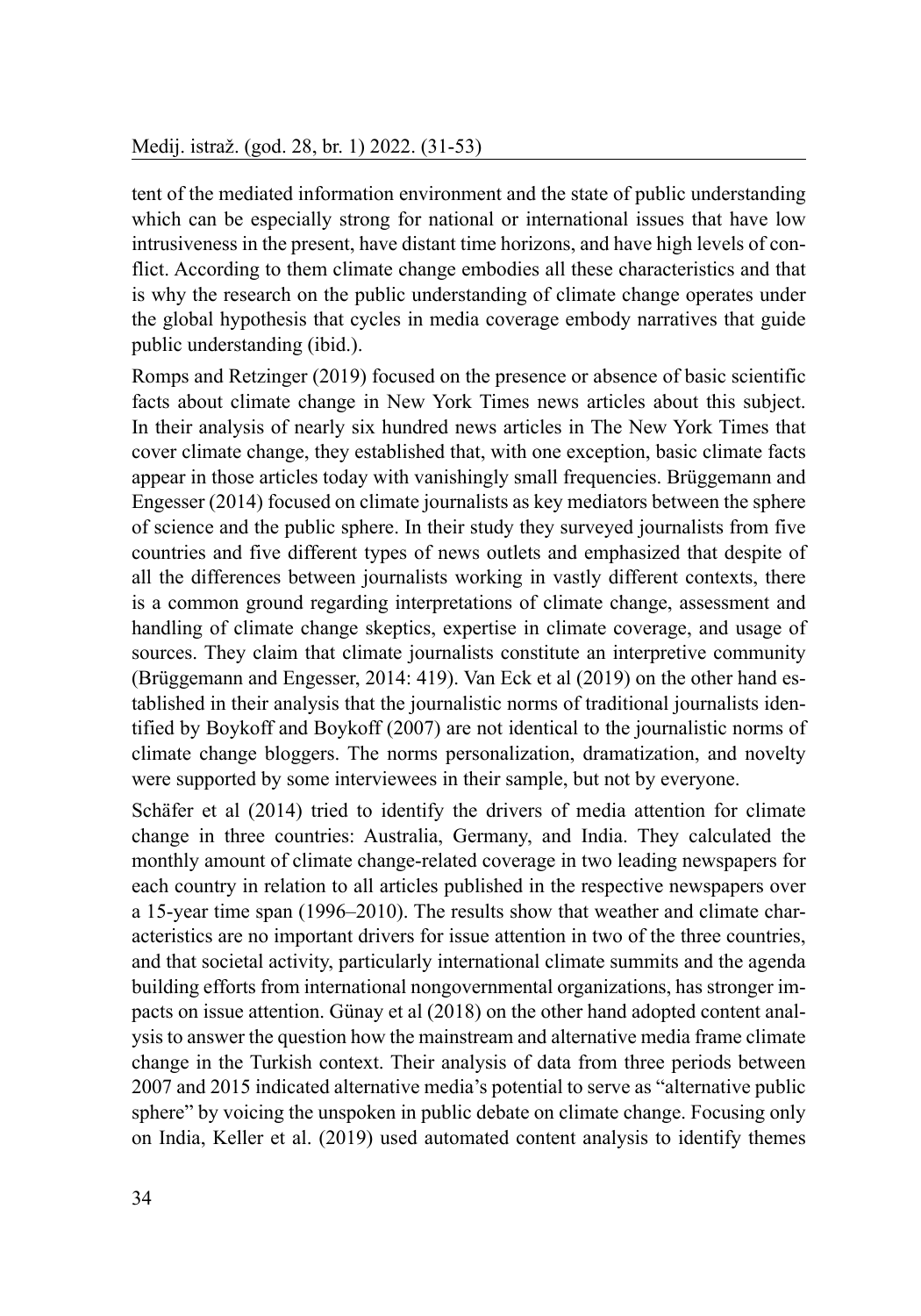and topics of climate change reporting. They demonstrate that climate change has gained more media attention since 2007 in general with a particular increase in focus on the theme of climate change impacts. In the content analysis of newspaper coverage of international climate politics in five countries Königslöw et al (2019) highlight a shift in the arguments used over their 10-year period of analysis where a shift to questions of fairness in the distribution of costs and gains occurred.

Among other contexts, climate change has also been discussed in the context of moral panics (Rohloff, 2019), but in our study, we would especially like to draw on a more specific literature that deals with journalism, its characteristics, and conventions in connection with the reporting about climate change. Among theses studies, examining journalist's as interpretive communities, studying journalism norms, and examining climate change reporting in the context of tabloidization should be mentioned as important directions of research.

Boykoff's (2008) study of representations of climate change in UK tabloids from 2000 to 2006 showed that news articles on climate change were predominantly framed through weather events, charismatic megafauna and the movements of political actors and rhetoric, while few stories focused on climate justice and risk. In addition, headlines with tones of fear, misery and doom were most prevalent. In the last years, research employing discourse analysis has become more frequent in analysing climate change communication. Koteyko and Atanasova (2016) highlight four main areas where discourse analysis has proved useful for assessing climate change communication and media representations. Firstly, in identifying discourses in a broad sense as socially, politically and histrocially situated constellations of meaning; secondly, in revealing the strategies for constructing social actors and social identities; thirdly, in examining the visual aspects of climate change representations, and, lastly, in analysing the form and function of linguistic constructs from a critical perspective.

Moreover, in relation to social actors, the concept of celebritization has proven useful. Boykoff and Goodman (2009: 396) maintain that celebritization poses interesting and complex questions about the idea that celebrities might actually open up space in the public sphere and the science/policy nexus through the creation of a novel form of 'expertise' or 'authorized speakers'. The second idea they introduce suggests how the celebrity as the 'heroic individual' may entrench the focus of climate change actions through individualist frames (ibid.). Both ideas are interesting and relevant for our analysis of the representation of Greta Thunberg in the second part of the paper. Drawing on Chouliaraki, Murphy argues that Greta Thunberg is the ideal performer for a youth centered climate change movement "in that her meteoric rise to global eco-celebrity has been media-centric while still being remarkably resistant to co-optation within the broader climate change politics" (2021: 193)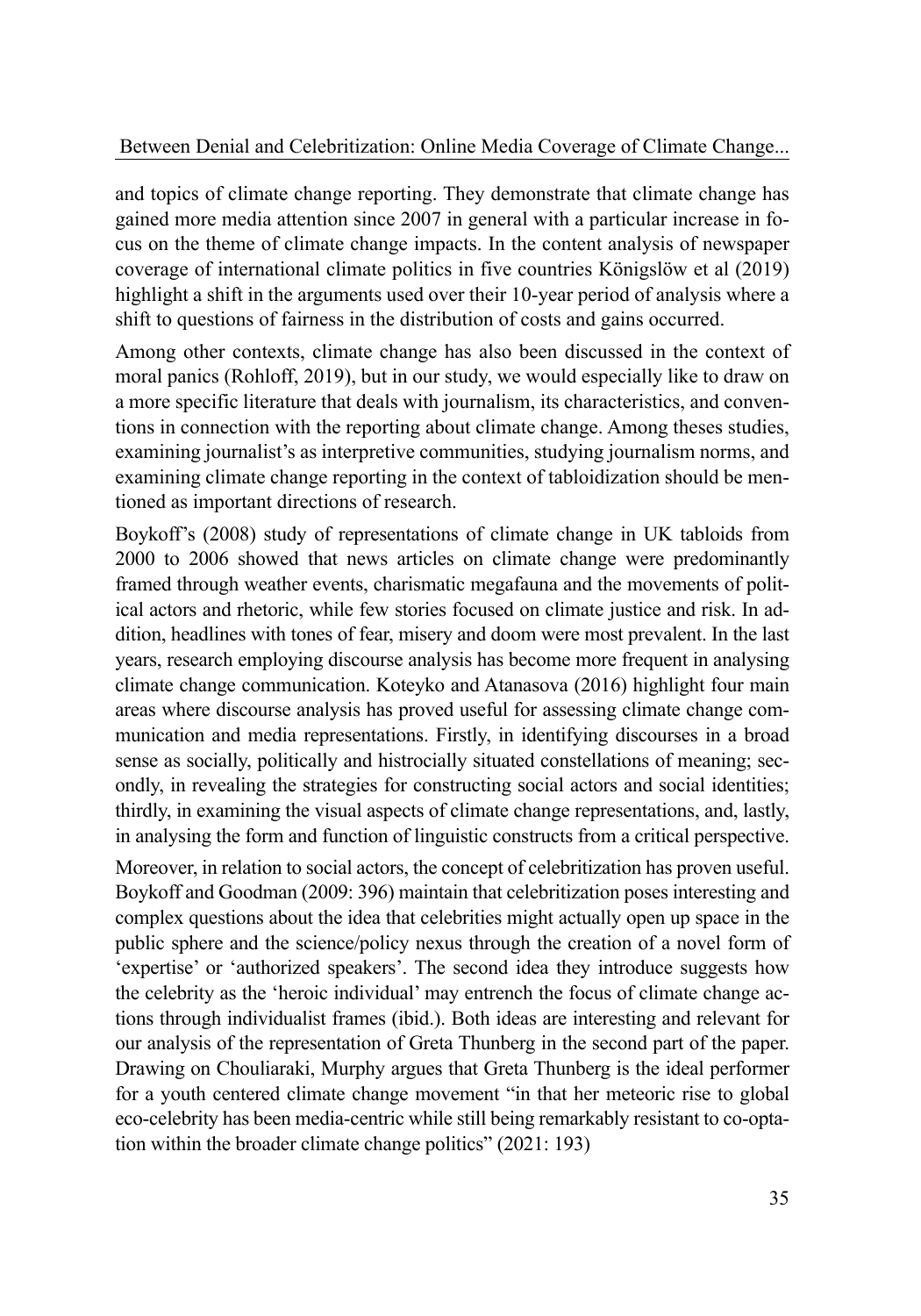### **Method and sample**

On the sample of Slovenian and Croatian media we researched, analysed, and compared coverage of the media in Slovenia and Croatia on climate change. The analysed unit was an article in the researched media. We have analysed a total of 194 articles, 136 from Croatian media and 58 from Slovenian. We focused on the media with the highest traffic in both countries according to the site Alexa.com, a service for tracking Internet traffic. According to that criterion, for Slovenia these were: 24ur.com, nova 24TV, SIOL.net, Slovenske novice, Svet24, TV SLO, and for Croatia: 24sata.hr, Index.hr, Net.hr, Narod.hr, Vecernji.hr. Net.hr - portal (www. net.hr) is owned by Telegram media grupa d.o.o. The former name of this portal is www. Iskon.hr, and the change in the name of the portal was due to a change in the ownership structure, after www.net.hr became the property of Adriatic Media doo. The main sections of the portal are: today, sports, hot, magazine, webcafe and video. Index.hr was launched on December 2, 2002. The initiator and editor-in-chief of the portal is Matija Babić (2017). According to Jakopović and Mikelić Preradović, Index.hr is an independent online portal without an additional media format and is characterized by the number of user comments. (Jakopović, Mikelić Preradović, 2016: 68), narod.hr -the imprint of this portal states that "they try to objectively inform the public about all important topics from Croatia and the world and those topics that cannot be read in other media. "They also state the following characteristics: "independent, current, relevant, objective, different" (Narod, 2021); 24sata.hr-The first issue of 24sata was published on March 2, 2005. It appears on the Croatian media market as the first tabloid (Ivanuš, 2020: 111)

According to the research of GemiusAudience (2021) 24sata.hr is the most visited portal in Croatia; vecernji.hr portal is specific in that it was among the first in Southeast Europe to start applying a convergent way of working. Shortly after the launch, it immediately had a large attendance. It consists of the following sections: News, Sports, Lifestyle, Vecernji.tv, Gallery and Blog (Brautović, 2011: 29).

The selected media are thus a combination of legacy media and digital-born new media organisations. The later are especially important as they pursue editorial innovation by selecting different stories, angles or themes, and introducing voices not so often found in legacy media (see Painter et al, 2018: 3).

Content analysis was used as a research method in the first part of the paper. According to Plačko, content analysis is one of the most frequently used methods for the analysis of mass media (Plačko, 1990: 49). Stojak has a similar view, pointing out the most common use of this method in various journalistic texts. It also lists some of the advantages of this method: it is very precise and has great possibilities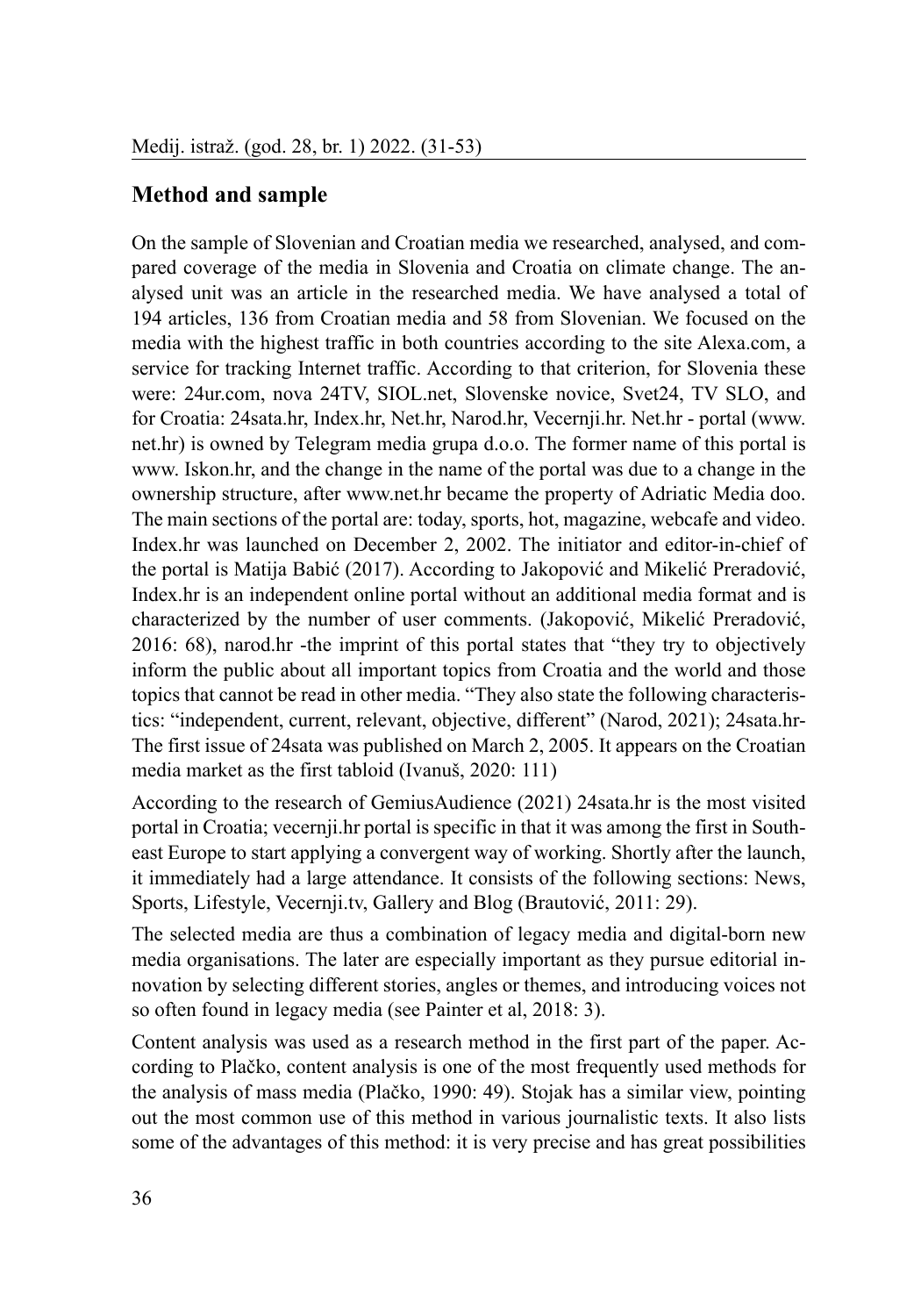of adaptation (Stojak, 1990: 259, 269). We also wanted to research the differences in media coverage of climate change between public and commercial media. Therefore, we included public service media portals in the research corpus, in Croatia HRT and in Slovenia MMC RTVSLO.

In the qualitative part of the enalysis we conducted textual analysis of articles that focused on climate activist Greta Thunberg from Sweden as she represents the main theme of the analyzed articles in the quantitative part. This part of the study is exploratory and draws on a sample of 50 texts from both countries time and where difference in reporting between the two countries is one of our central concerns. Inductive approach to the data was adopted, all authors read through all the texts and tried to identify the main journalistic discursive mechanisms that represent Greta. Textual analysis enabled us identification, interpretation and contextualization of the patterns of meaning (see also Negra et al, 2019). More importantly, in this kind of analysis, attention is paid not only to the content being communicated (e.g., themes) but also to the linguistic forms and contexts that shape language and interaction. From the participatory perspective, discourse analysis can therefore illuminate the moral, ethical, and cultural dimensions of the climate change issue. (Koteyko and Atanasova, 2016).

As Schäfer et al (2014) have highlighted, societal activity and particularly international climate summits have stronger impacts on issue attention in the case of climate change. Consequently, research refers to the period of one week prior to, and one week after the UN Climate Summit, held on 23 September 2019, i.e., from 16 until 30 September. Articles' corpus was selected by searching for keywords: climate change, Greta Thunberg, climate, summit, and which refer to the theme of the research with their content. Since the aim of the paper was not genre analysis, we decided to divide the research corpus into two groups: informative articles (in which the author's informative approach is present, such as news, report) and analytical-critical articles (dominated by analytical approach as what is a comment, topic / article). The purpose of this analysis was to show the extent to which journalists showed a step beyond informing the audience and involvement in the topic.

In the paper, the following research questions were addressed: (RQ1) What is the volume of coverage about climate change in both coutnries in the selected media? (RQ2) What are the main themes of the articles? (RQ3) What is the tone and stance of the analyzed articles?

Given the fact that the preliminary research demonstrated a significant number of articles on the activist Greta Thunberg, with a qualitative analysis of these articles we also wanted to provide a substantive analysis and analyse the views of journalists towards her activism and are there differences in views between the Slovenian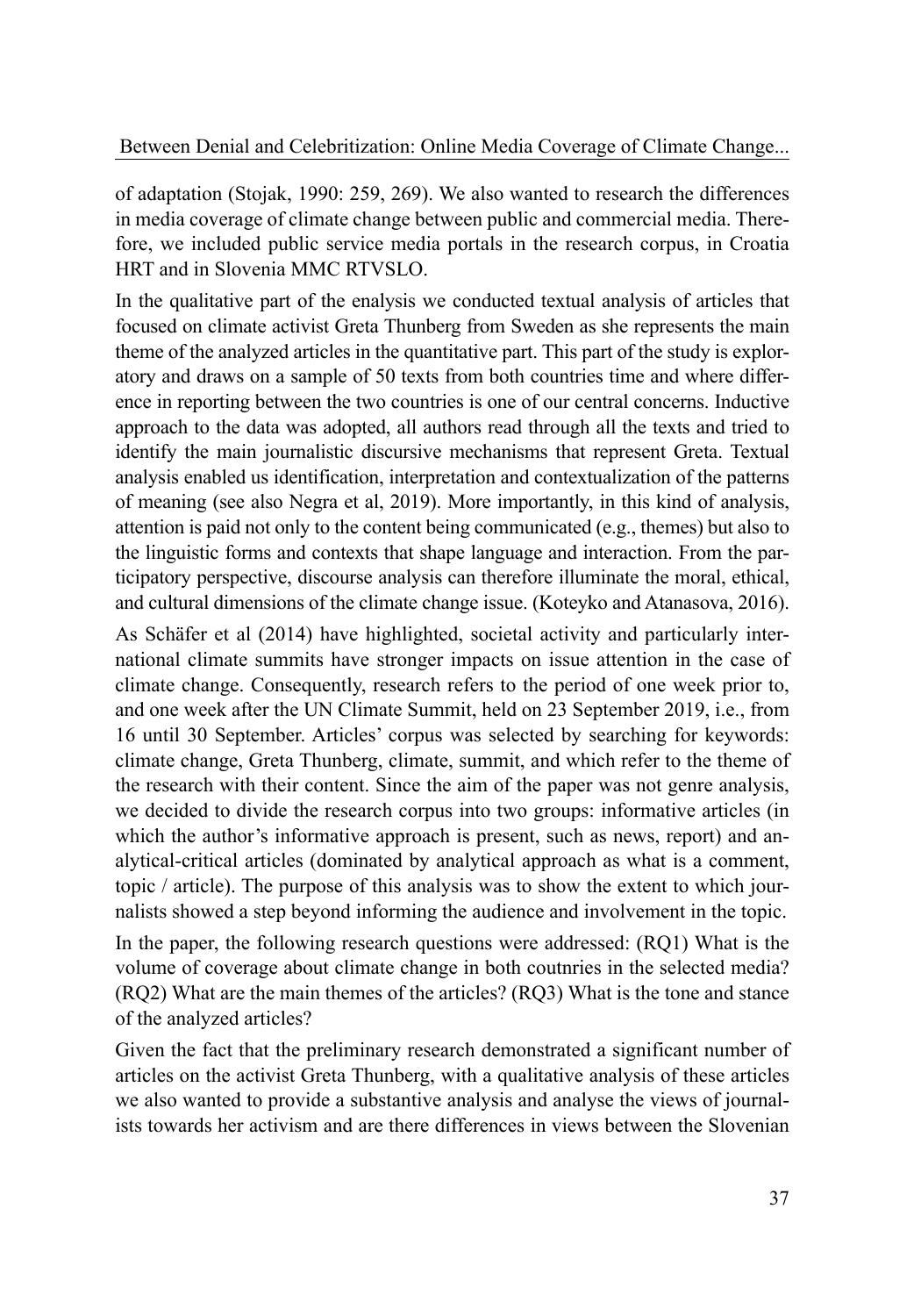and Croatian media. We were especially interested in the questions (RQ4) what narratives are used about Greta, (RQ5) how was Greta Thunberg's speech represented within the analysed media.

# **Results**

The research corpus encompassed 194 articles on mentioned Slovenian and Croatian online portals chosen according to the aforementioned criteria. The corpus of the Croatian websites' research amounted to 136 articles in total from 24sata. hr, hrtv.hr, index.hr, narod.hr, net.hr and vecernji.hr. Online portal index.hr had the largest percentage of articles in the research corpus, 57 articles (41.91%). It was followed by vecernji.hr with 24 articles (17.65%), hrtv.hr with 22 articles (16.18%), 24sata.hr with 16 articles (11.76%) and the least number of articles was at narod.hr (6.62%) and net.hr (5.88%), each having 8 articles (5.88%).

Table 1 The frequency of articles on Slovenian online portals according to the geographical focus of the articles

|                     | <b>WORLD</b> | $\frac{0}{0}$ | EU             | $\frac{0}{0}$ | <b>SLO</b>     | $\frac{0}{0}$ | <b>TOTAL</b> | $\frac{0}{0}$ |
|---------------------|--------------|---------------|----------------|---------------|----------------|---------------|--------------|---------------|
| 24ur.com            | 9            | 18.00         | 3              | 75.00         | 1              | 25.00         | 13           | 22.41         |
| nova<br>24TV        | 5            | 10.00         | $\theta$       | 0.00          | $\mathbf{0}$   | 0.00          | 5            | 8.62          |
| SIOL.net            | 17           | 34.00         | 1              | 25.00         | 1              | 25.00         | 19           | 32.76         |
| Slovenske<br>novice | 5            | 10.00         | $\mathbf{0}$   | 0.00          | $\mathbf{0}$   | 0.00          | 5            | 8.62          |
| Svet24              | 5            | 10.00         | $\theta$       | 0.00          | $\theta$       | 0.00          | 5            | 8.62          |
| <b>TV SLO</b>       | 9            | 18.00         | $\theta$       | 0.00          | $\overline{2}$ | 50.00         | 11           | 18.97         |
| <b>TOTAL</b>        | 50           | 100.00        | $\overline{4}$ | 100.00        | 4              | 100.00        | 58           | 100.00        |
| $\frac{0}{0}$       | 86.21        |               | 6.90           |               | 6.90           |               | 100.00       |               |

*Tablica 1. Frekvencija članaka na slovenskim online portalima prema geografskom fokusu*

Source: processed by the author

The corpus of the research of Slovenian online portals 24ur.com, nova 24TV, SIOL. net, Slovenske novice, Scet24 and TV SLO encompassed 58 articles. Online portal SIOL.net had the largest percentage of articles in the research corpus, 19 articles (32.76%). Based on the number of articles it is followed by 24ur.com with 13 arti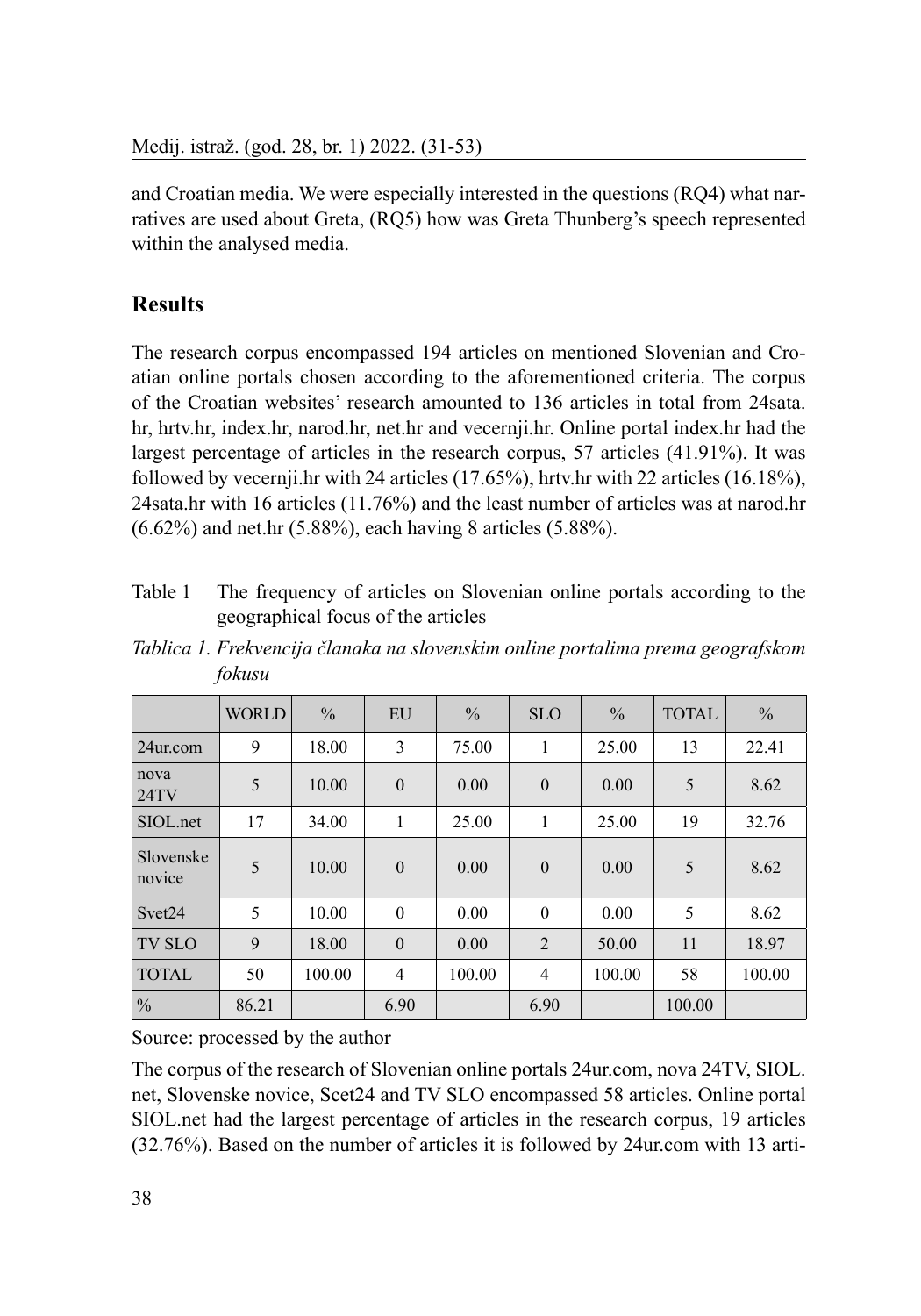cles (22.41%), TV SLO with 11 articles (18.97%) and nova 24TV, Slovenske novice and Svet24 with 5 articles each, i.e., 8.62% each.

Table 2 The frequency of articles on Croatian online portals according to the geographical focus of the articles

*Tablica 2. Frekvencija članaka na hrvatskim online portalima prema geografskom fokusu*

|               | <b>CRO</b> | $\frac{0}{0}$ | <b>WORLD</b> | $\frac{0}{0}$ | EU               | $\frac{0}{0}$ | Total  | $\frac{0}{0}$ |
|---------------|------------|---------------|--------------|---------------|------------------|---------------|--------|---------------|
| 24 sata hr    |            | 5.26          | 15           | 13.64         | $\mathbf{0}$     | 0.00          | 16     | 11.76         |
| hrtv.hr       | 6          | 31.58         | 16           | 14.55         | $\boldsymbol{0}$ | 0.00          | 22     | 16.18         |
| Index.hr      | 5          | 26.32         | 48           | 43.64         | $\overline{4}$   | 57.14         | 57     | 41.91         |
| narod.hr      |            | 5.26          | 8            | 7.27          | $\overline{0}$   | 0.00          | 9      | 6.62          |
| net.hr        | 1          | 5.26          | 7            | 6.36          | $\mathbf{0}$     | 0.00          | 8      | 5.88          |
| večernji.hr   | 5          | 26.32         | 16           | 14.55         | 3                | 42.86         | 24     | 17.65         |
| Total         | 19         | 100.00        | 110          | 100           | 7                | 100.00        | 136    | 100.00        |
| $\frac{0}{0}$ | 13.97      |               | 80.88        |               | 5.15             |               | 100.00 |               |

Source: processed by the author

Within the geographical focus of the research topic, Croatia was represented by 13.97% of the articles and Europe by 5.15% of the articles. By analysing the geographical focus of Croatia according to online portals, it is apparent that the largest number of articles (31.58%) was represented at the website of the public service media hrtv.hr, while somewhat less at online portals index.hr and vecernji.hr (each with 26.32%). Each of the remaining online portals in this research corpus (24 sata. hr, narod.hr and net.hr) published one article (5.26%). In the geographical focus of the researched topic, the world was most represented at index.hr (43.64%), followed by vecernji.hr (14,55%), hrtv.hr (14.55%) and 24sata.hr (13.64%). These are followed by narod.hr with 7.27% and net.hr with 6.36% of the articles. The geographic focus on Europe was only represented at the online portal index.hr (57.14%) and vecernji.hr (42.86%)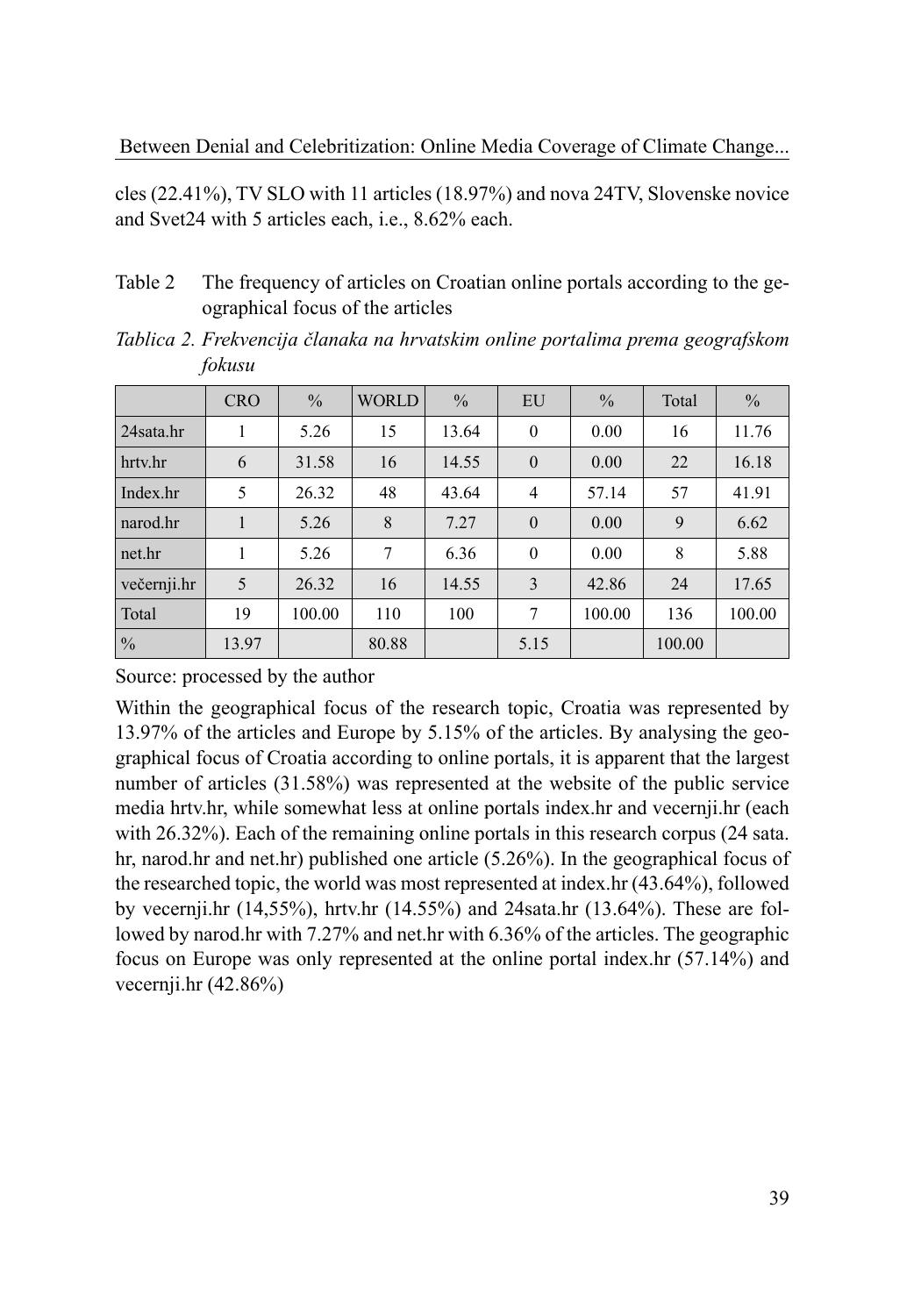#### Medij. istraž. (god. 28, br. 1) 2022. (31-53)

Table 3 Topic representation on Croatian and Slovenian online portals *Tablica 3. Prikaz tematike na hrvatskim i slovenskim online portalima*

|                          | <b>CROATIA</b> | $\frac{0}{0}$ | <b>SLOVENIA</b>             | $\frac{0}{0}$ |
|--------------------------|----------------|---------------|-----------------------------|---------------|
| Greta                    | 34             | 25.00         | 23                          | 39.66         |
| Greta-Summit             | 17             | 12.50         | 2                           | 3.45          |
| Greta - Strike           | 9              | 6.62          |                             | 1.72          |
| Greta - Climate changes  | $\mathfrak{D}$ | 1.47          |                             | 1.72          |
| Climate changes          | 50             | 36.76         | 19                          | 32.76         |
| Summit                   | 14             | 10.29         | $\mathcal{D}_{\mathcal{L}}$ | 3.45          |
| Strike                   | 10             | 7.35          | 9                           | 15.52         |
| Strike - Climate changes | $\theta$       | 0.00          |                             | 1.72          |
| <b>TOTAL</b>             | 136            | 100.00        | 58                          | 100.00        |

Source: processed by the author

By analysing the topic, we wanted to reach an understanding of the content of the articles within the context of climate change as regards the Croatian and Slovenian media presentation of the researched topic. Considering that a significant number of articles contained the two topics that are relevant to this paper, we have decided to merge the topics in those cases, so as to show the content of the research corpus of the articles as accurately as possible. Table 3 shows the total amount of articles on 6 Croatian and 6 Slovenian new websites regarding the topic Greta T., Greta T.- Summit, Greta T.- Strike, Greta T. - Climate change, Climate change, Summit, Strike, and Strike- climate change. The table shows that the entire topic is present on Slovenian and Croatian online portals. One exception is the topic strike-climate change which has not been noted on the chosen Croatian online portals in the research period and on Slovenian online portals it has a representation of 1.72. Articles about climate change are the most represented ones on Croatian online portals (36.76%). Based on the percentage share, these are followed by articles about Greta Thunberg (25%), articles about Greta Thunberg in the context of the Summit (12.50%), the Summit (10.29%), climate strike (7.35%) and articles about Greta in the context of the climate strike, 6.62%. 1.47% of articles about Greta Thunberg in the context of climate change have been published while articles about climate change in the context of the strike were not noted. Chosen Slovenian online portals in the research period wrote mostly about Greta Thunberg with 39.66% and climate change with 32.76% of articles. A significantly smaller number of articles covered the climate strike with 15.52%. The Summit and Greta in the context of the Summit were the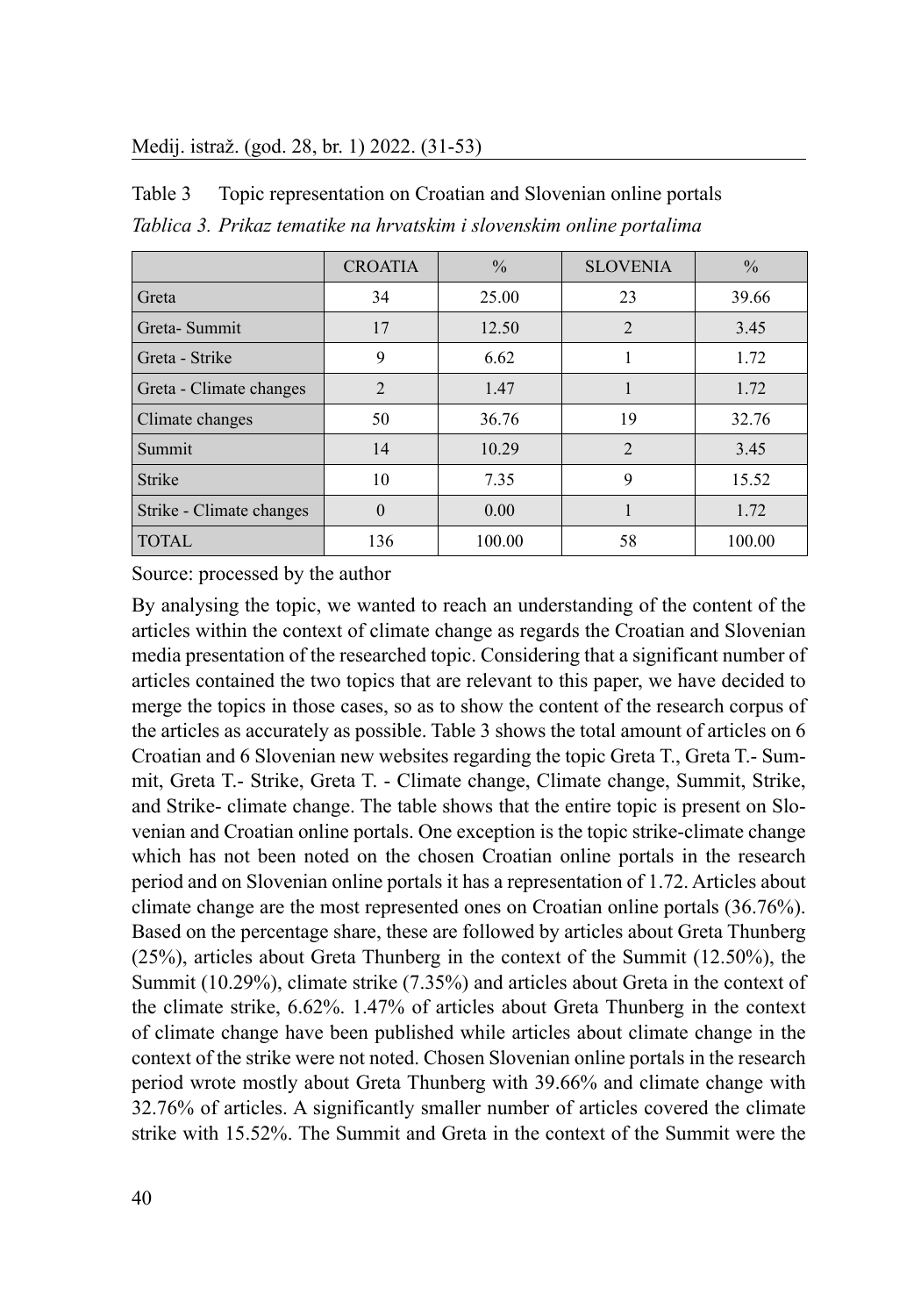least covered with 3.45% each and Greta in the context of the climate strike and the climate strike in the context of climate change with 1.72% each.

| Table 4 | The attitudes according to the topics - a comparison of Croatian and |
|---------|----------------------------------------------------------------------|
|         | Slovenian online portals                                             |

| Tablica 4. Prikaz stavova prema tematikama – usporedba hrvatskih i slovenskih |  |  |  |
|-------------------------------------------------------------------------------|--|--|--|
| online portala                                                                |  |  |  |

| COU        | <b>ATT</b>   | ı              | $\%$   | $\overline{2}$ | $\frac{0}{0}$ | $\overline{3}$   | $\frac{0}{0}$ | $\overline{4}$ | $\frac{0}{0}$ | 5                       | $\frac{0}{0}$ | $6\overline{6}$ | $\%$   | 7              | $\frac{0}{0}$ | 8        |        |                | $\frac{0}{0}$ |
|------------|--------------|----------------|--------|----------------|---------------|------------------|---------------|----------------|---------------|-------------------------|---------------|-----------------|--------|----------------|---------------|----------|--------|----------------|---------------|
|            | <b>POS</b>   | 16             | 47.06  | 12             | 70.59         | 8                | 88.89         | 1              | 50.00         | 41                      | 82.00         | 7               | 50.00  | 10             | 100,00        | $\theta$ | 0.00   | 95             | 69.85         |
|            | <b>NEG</b>   | 7              | 20.59  | $\overline{4}$ | 23.53         | 1                | 11.11         | $\theta$       | 0.00          | $\overline{2}$          | 4.00          | 1               | 7.14   | $\theta$       | 0.00          | $\theta$ | 0.00   | 15             | 11.03         |
| <b>HR</b>  | POS/NEG      | 7              | 20.59  |                | 5.88          | $\theta$         | 0.00          | $\theta$       | 0.00          | $\overline{4}$          | 8.00          | 1               | 7.14   | $\theta$       | 0.00          | $\theta$ | 0.00   | 13             | 9.56          |
|            | <b>NEU</b>   | $\overline{4}$ | 11.76  | $\theta$       | 0.00          | $\theta$         | 0.00          | 1              | 50.00         | $\overline{\mathbf{3}}$ | 6.00          | 5               | 35.71  | $\theta$       | 0.00          | $\theta$ | 0.00   | 13             | 9.56          |
|            | <b>TOTAL</b> | 34             | 100,00 | 17             | 100,00        | $\boldsymbol{9}$ | 100,00        | $\overline{2}$ | 100,00        | 50                      | 100,00        | 14              | 100,00 | 10             | 100,00        | $\theta$ | 0.00   | 136            | 100.00        |
|            | <b>POS</b>   | 16             | 69.57  | $\overline{2}$ | 100,00        | $\mathbf{1}$     | 100,00        | $\theta$       | 0.00          | 16                      | 84.21         | 1               | 50.00  | $\mathfrak{g}$ | 100,00        |          | 100,00 | 46             | 79.31         |
|            | <b>NEG</b>   | 5              | 21.74  | $\theta$       | 0.00          | $\theta$         | 0.00          | 1              | 100,00        | $\theta$                | 0.00          | $\theta$        | 0.00   | $\theta$       | 0.00          | $\theta$ | 0.00   | $\mathfrak{h}$ | 10.34         |
| <b>SLO</b> | POS/NEG      | $\overline{2}$ | 8.70   | $\theta$       | 0.00          | $\theta$         | 0.00          | $\theta$       | 0.00          | $\theta$                | 0.00          | $\theta$        | 0.00   | $\theta$       | 0.00          | $\theta$ | 0.00   | $\overline{2}$ | 3.45          |
|            | <b>NEU</b>   | $\theta$       | 0.00   | $\theta$       | 0.00          | $\theta$         | 0.00          | $\theta$       | 0.00          | 3                       | 15.79         |                 | 50.00  | $\theta$       | 0.00          | $\theta$ | 0.00   | 4              | 6.90          |
|            | <b>TOTAL</b> | 23             | 100,00 | $\overline{2}$ | 100,00        | 1                | 100,00        | 1              | 100,00        | 19                      | 100,00        | $\overline{2}$  | 100,00 | $\mathfrak{g}$ | 100,00        |          | 100,00 | 58             | 100.00        |

Source: processed by the author

Legend: 1-Greta T, 2- Greta T. – Summit, 3- Greta T. – Strike, 4. Greta T. - Climate change, 5- Climate change, 6- Summit, 7- Strike, 8- Strike - Climate change; COU- Country; ATT – attitude; POS- positive, NEG- negative, POS/NEG- positive/ negative; NEU- neutral

Table 4 shows attitudes, the views which could be read from the content of the articles regarding the topic and the comparison of the views between Slovenian and Croatian online portals. The table shows that a positive view is present on the chosen Croatian online portals in the research period in 69.85% of the articles. There was 11.03% of articles with a negative view, 9.56% of those with a positive and negative view and 9.69% of those with a neutral view. Chosen Slovenian online portals also had the most articles with a positive view, with 79.31% of articles. There were 10.34% of articles with a negative view. A positive and negative view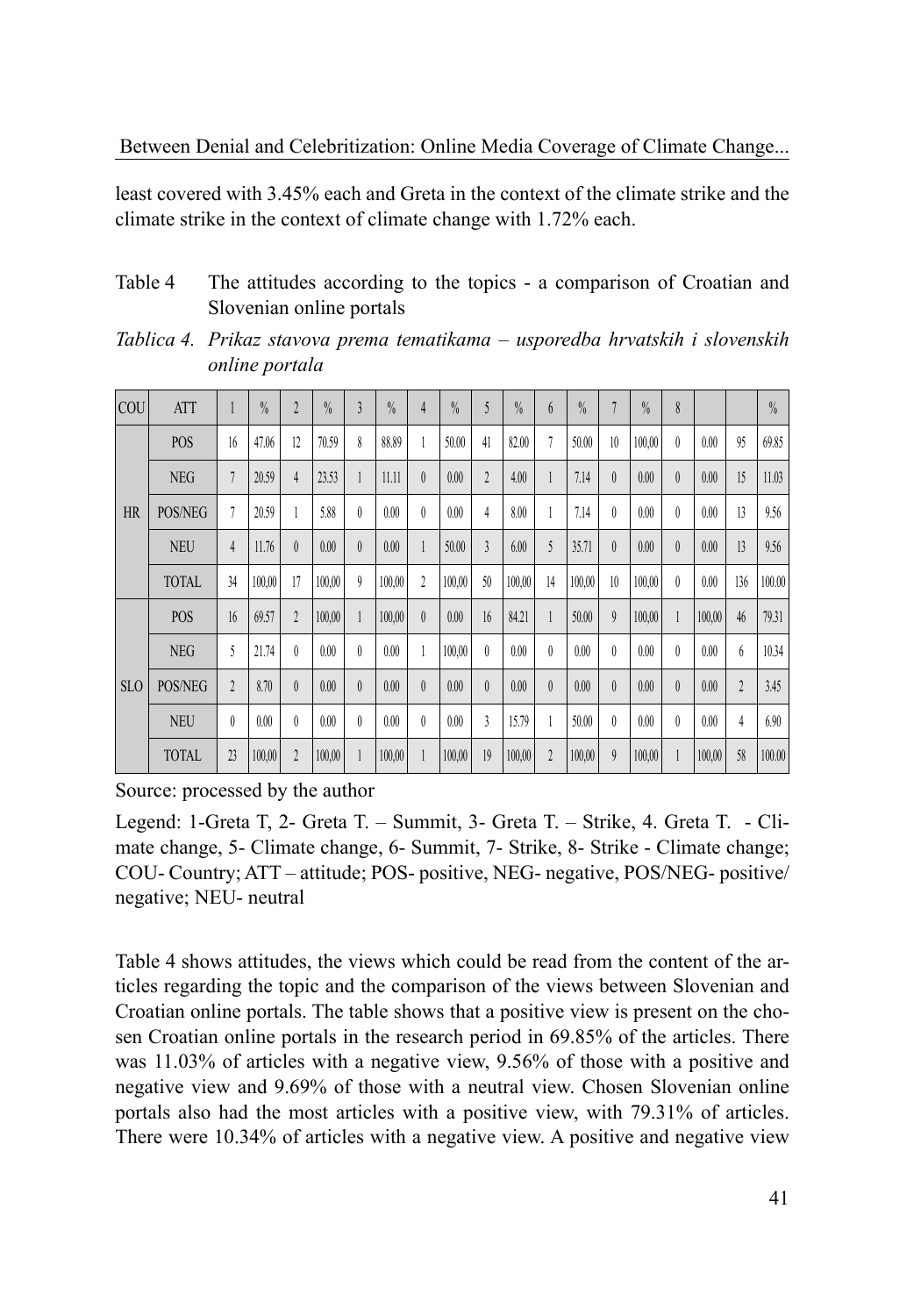was present in 3.45% of articles, while 6.90% of articles maintained a neutral view. By analysing the view based on the topic of the articles on Croatian online portals, it is apparent that a positive view of 47.06% was predominantly present in articles with the topic of Greta Thunberg. Both a positive and negative view was present in 20.59% of articles and there was an equal percentage of articles with a negative view. There were 11.76 neutral articles. The same topic on Slovenian online portals also had the most articles with a positive view, but with an increased percentage of 69.57%. Both a positive and negative view was present in 8.70% of articles, while there was approximately an equal percentage of 21.74% of articles with a negative view as there were on Croatian online portals. There were no noted articles with a neutral view. A positive view was noted in the article about Greta Thunberg in the context of the Summit on a Slovenian online portal. Regarding the same topic, articles with a positive view dominated on Croatian online portals with 70.59%. A negative view was noted in 23.53% of the articles, while both a positive and a negative view in one article, amounting to 5.88%. There was a similar situation with articles about Greta in the context of the climate strike. A positive view was noted in the article on a Slovenian online portal. Articles with a positive view dominated on Croatian online portals with 88.89%. A negative view was noted in one article, amounting to 11.11%. A negative view was noted on a Slovenian online portal about Greta Thunberg in the context of climate change, while on Croatian online portals both a positive and a negative view could be read in the equal percentage of 50%. 50% of articles on Croatian online portals and 50% of articles on Slovenian websites had a positive view on the topic of climate change. The remaining articles on Slovenian online portals have a neutral view, amounting to 50%, while the remaining percentage of articles on Croatian online portals is distributed in a different manner. The largest percentage of remaining articles, amounting to 35.71%, also has a neutral view. However, articles which have a negative view have also been noted in the amount of 7.14% and those having both a positive and a negative view in the amount of 7.14%. There were no articles on chosen Croatian online portals on the topic of climate change and climate strike, while on Slovenian online portals a positive view could be read.

By calculating the modes for the view of the entirety of the Slovenian media articles and the view of the entirety of the Croatian media articles we arrive at a conclusion that in the articles on Croatian online portals, the most frequent view is positive with a standard deviation of 1. In the articles on Slovenian online portals, the most frequent view is also positive with a standard deviation of 0.85. Overall, the view of the Slovenian and Croatian media, based on the response frequency, was positive with a standard deviation of 0.96, which indicates a lesser response dispersion.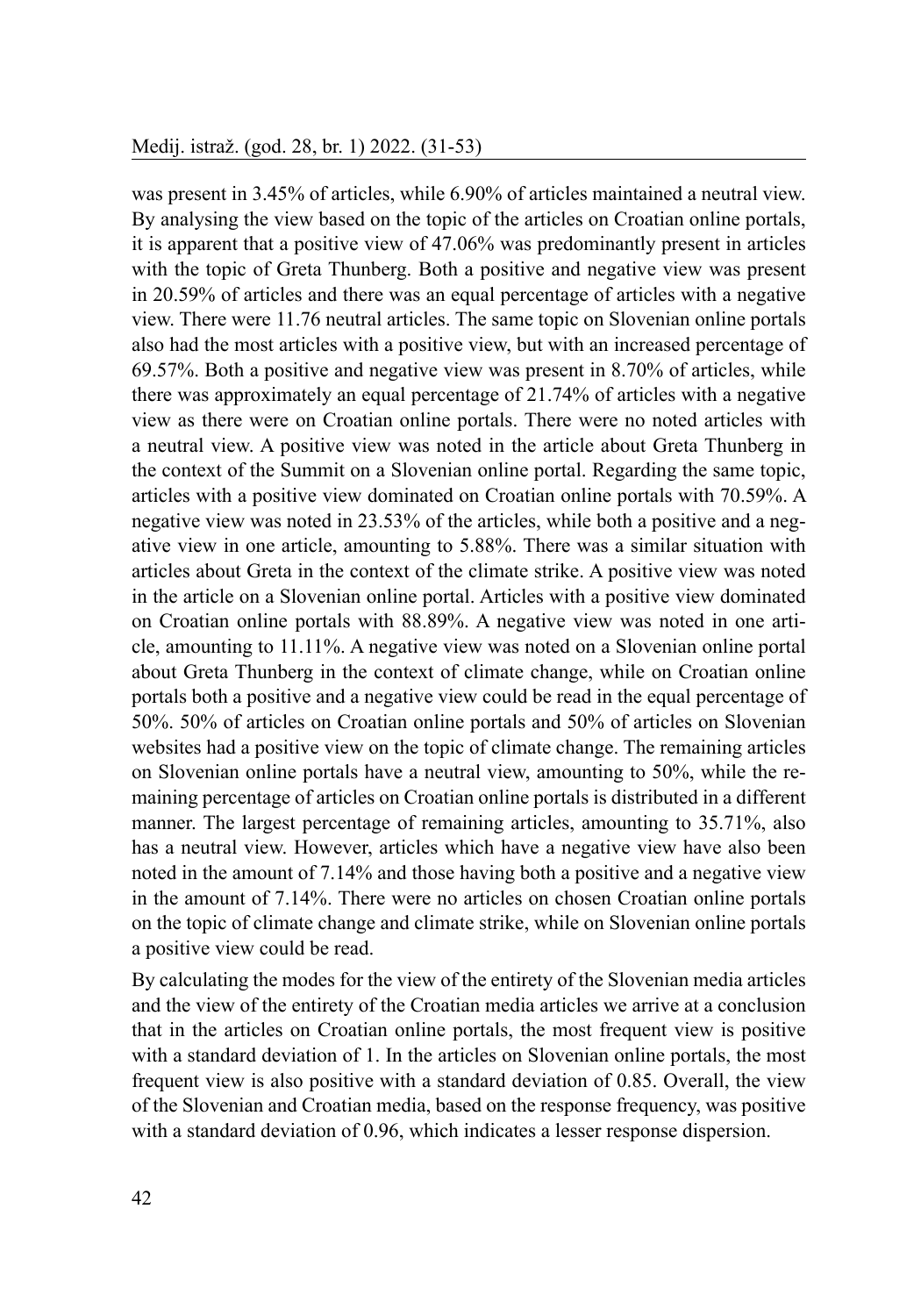Table 5 Comparison of genres and themes - a comparison of Croatian and Slovenian online portals

*Tablica 5. Usporedba žanrova i tematike – usporedba hrvatskih i slovenskih online portala*

| <b>COUNTRY</b>            |                |               | <b>CROATIA</b> |               | <b>SLOVENIA</b> |               |                |               |  |  |
|---------------------------|----------------|---------------|----------------|---------------|-----------------|---------------|----------------|---------------|--|--|
| <b>Themes</b>             | 1              | $\frac{0}{0}$ | $\overline{2}$ | $\frac{0}{0}$ | 1               | $\frac{0}{0}$ | $\overline{2}$ | $\frac{0}{0}$ |  |  |
| Greta                     | 30             | 88.24         | $\overline{4}$ | 11.76         | 20              | 86.96         | 3              | 13.04         |  |  |
| Greta/Summit              | 16             | 94.12         | $\mathbf{1}$   | 5.88          | $\overline{2}$  | 100.00        | $\theta$       | 0.00          |  |  |
| Greta/Strike              | $\overline{7}$ | 77.78         | $\overline{2}$ | 22.22         | $\mathbf{1}$    | 100.00        | $\theta$       | 0.00          |  |  |
| Greta/Climate<br>changes  | $\overline{2}$ | 100.00        | $\mathbf{0}$   | 0.00          | 1               | 100.00        | $\theta$       | 0.00          |  |  |
| Climate Changes           | 47             | 94.00         | 3              | 6.00          | 19              | 100.00        | $\theta$       | 0.00          |  |  |
| Summit                    | 14             | 100.00        | $\theta$       | 0.00          | $\overline{2}$  | 100.00        | $\theta$       | 0.00          |  |  |
| Strike                    | 9              | 90.00         | 1              | 10.00         | 8               | 88.89         | 1              | 11.11         |  |  |
| Strike/Climate<br>changes | $\theta$       | 0.00          | $\mathbf{0}$   | 0.00          | 1               | 100.00        | $\theta$       | 0.00          |  |  |
| <b>TOTAL</b>              | 125            | 91.91         | 11             | 8.09          | 54              | 93.10         | $\overline{4}$ | 6.90          |  |  |

Legend: 1 - informative genres, 2 - analytical/critical genres

Croatian online portals have published 136 articles on climate changes. 91.91% of those articles were written in informative genres, while 8.09% were written in analytical/critical genres. Slovenian online portals have published 58 articles on the research topic. 93.10% of those were written in an informative, while 6.90% were written in analytical/critical genres. By analysing the journalistic approach to the topic, it is apparent that both the Slovenian and Croatian online portals wrote in an informative genre about the topic of Greta Thunberg (Croatia, 88,92%, Slovenia, 86,96%) and a smaller number of articles in analytical/critical journalistic forms (Croatia, 11,76%, Slovenia, 13,04%). Slovenian online portals wrote about the topic of Greta Thunberg in the context of the Summit, strike, climate change and on the topic of climate change and the Summit in an informative genre. Croatian online portals also wrote about the Summit and Greta in the context of climate change in an informative genre, while there were no noted articles on the strike in the context of climate change. Croatian online portals had 5.88% of analytical/critical articles about Greta in the context of the Summit, 22.22% about Greta T. in the context of the strike and 6% about climate change.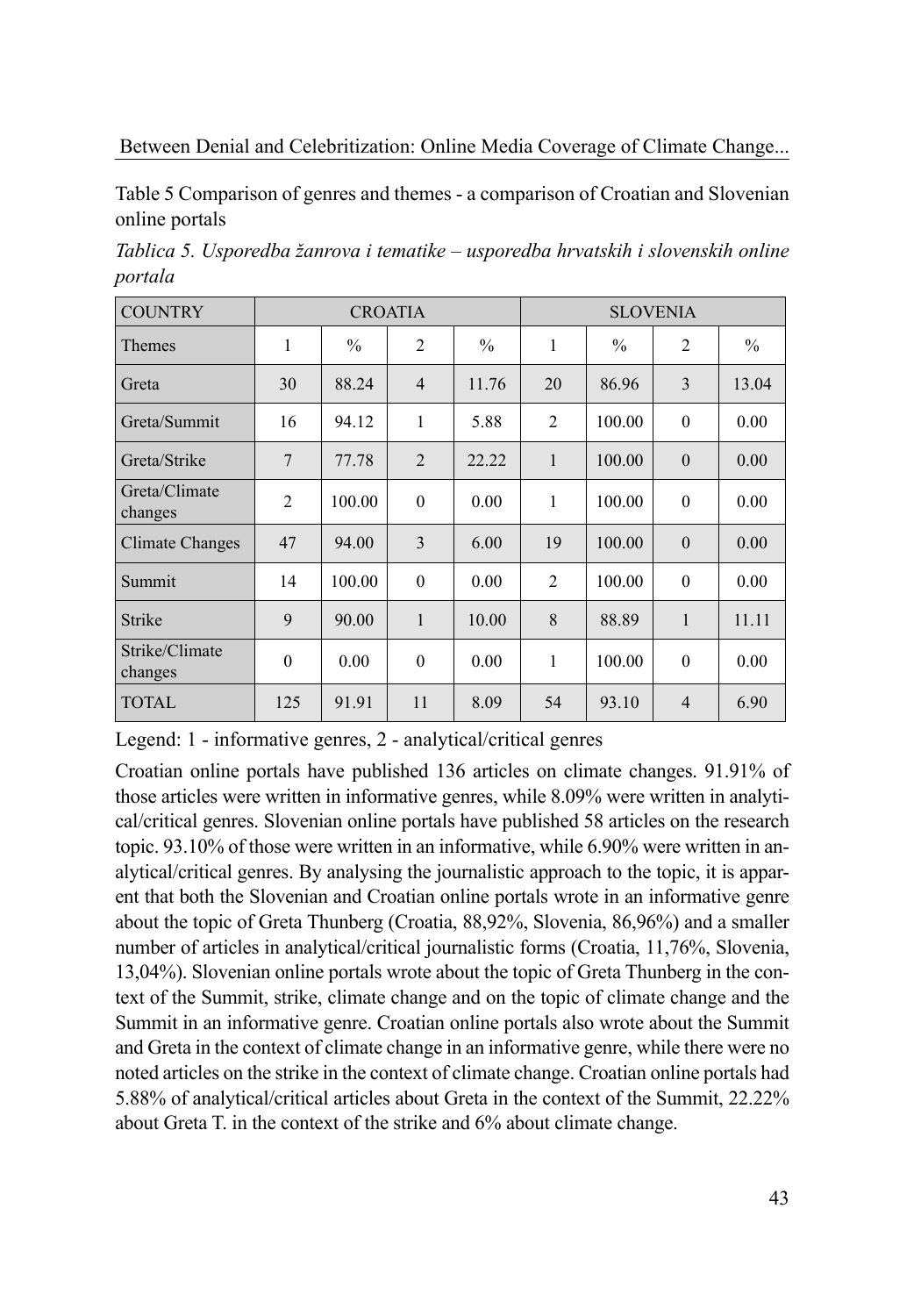# **Celebritization of climate change: Media representations of Greta Thunberg in both countries**

In the second part of the paper we use textual analysis to address the question of celebritization of climate change. In our sample, three main discoursive strategies of representing Greta can be observed: Greta as a celebrity, Greta as an instrument of political control and Greta as a histerical teenager. Moreover, positive representations of Greta Thunberg are present mostly in the media that have a very active, sometimes alarmist stance regarding the questions of climate change, whereas negative representations of the climate activist predominate in the media where the stance toward climate change ranges from scepticisim to straightforward denial of scientific consensous regarding the issue.

# **Greta as a celebrity and a global icon**

From the perspective of journalistic norms, the focus on celebrities is not surprising as Boykoff and Boykoff (2007) have identified personalization as one of most important norms that journalists adhere to. The 'personalization' norm refers to journalists' focus on stories that emphasize the human-interest aspect of individuals' trials and tribulations in favor of structural or institutional analyses, argue van Eck et al (2019). What is more, Boykoff and Goodman (2009: 401) have proposed a model called the Cultural Circuits of Climate Change Celebrities to understand and conceptualize celebrities, media and climate change politics and their potential effects at the same time giving this phenomenon a more relationally-informed register. On the other hand, they warn against negative sides of celebritization of climate change.

If we first look at the titles of the articles within this discoursive strategy, an emphasis on her young age and positive effects of her efforts can be observed. For example: "A teenager from Sweden received an alternative nobel prize: 'She inspired and spread political demands for immediate climate action' (HINA, 2019) or "A girl from Sweden united the world and made Trump angry: It all started a year ago" (Sprečić, 2019). Very similar examples can be found in the Slovenian part of the sample, for example "The young activist criticized congressmen" (E. B., 2019) and even more extreme variants, such as "A Slovene TV host is an admirer of famous activist" (Slovenske novice, 30.9.2019) or "Swedish church: Greta Thunberg is next Jesus" (Cvjetovic, 2019). She is fregquently described as inspiring, modest and wise as for example in the article from Slovene tabloid Slovenske novice: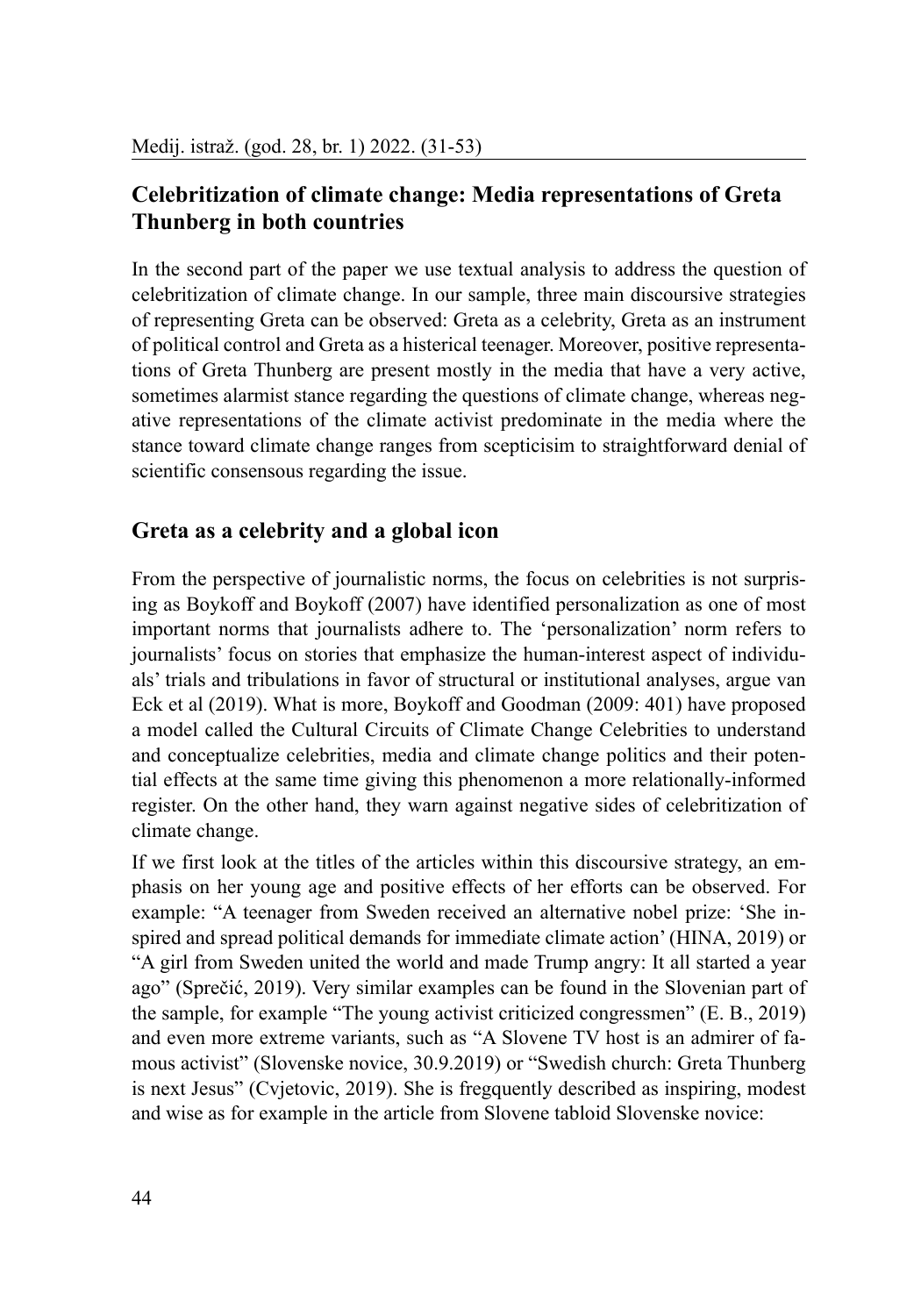Climate protests of young people and their older supporters are spreading around the world, and the 16-years old activist Greta Thunberg **inspires more and more people**. /…/ She is at the other side of the Atlantic from August, she is unstoppable, even wiser and experiences politicans praise her. The young Swed who shocked the parliament in her own county and then started protests for more responsible attitude towards the planet around the whole western worls, was invited by the Democratic party to visit the US Congress (E.B., 2019).

When she received an alternative Nobel prize almost all the media from both countries included in the sample reported about the event either neutral and factual as in the case of Slovene public service portal MMC RTVSLO (K. Št., 2019) and portal Net.hr (HINA, 2019) or extremely positive. Fore example, she was described as a global icon on Index.hr on more than one occasion: "The icon of young generations that protest against climate change, Greta protested on her own in front of the Swedish parliament 12 months ago, and her "school strike" draw the attention of social media after few weeks, and later also the attention of the world media and that is how "Fridays for future" were born (Duhaček, 2019).

Boykoff and Goodman (2009: 401) argue that previous debates in media and cultural studies on the effects of the mediaization of society and politics can be seen as situating celebrity-style politics into two camps – the "distraction" camp, which argues that this celebritization of climate change is nothing but that, and the "democratization" camp which celebrates the mediaization of politics as a new tool to fire up the imaginations of the public and increase participation and political discussion to foster civil society. In the case of Greta Thunberg, we could clearly talk about the later.

# **Greta as an instrument of policital manipulation and a "histerical teenager"**

Contrary to above mentioned positive depictions, the representation of Greta as a tool in hand of political parties is the main negative discursive strategy in both countries such as Narod.hr in Croatia and Nova24TV.si in Slovenia. Here journalist oftenly use interpretive and very personal style of writing and deviate from established norms of balance and neutrality. In the below examples from both portals, the question of her mental health is also mentioned and connected to the question of political conspiracies. For example, in an article on Nova24tv.si with the title "Greta Thunberg is an exploited girl in the hands of George Soros, Bill and Melinda Gates and other influential people!" or in the opinion piece on Narod.hr: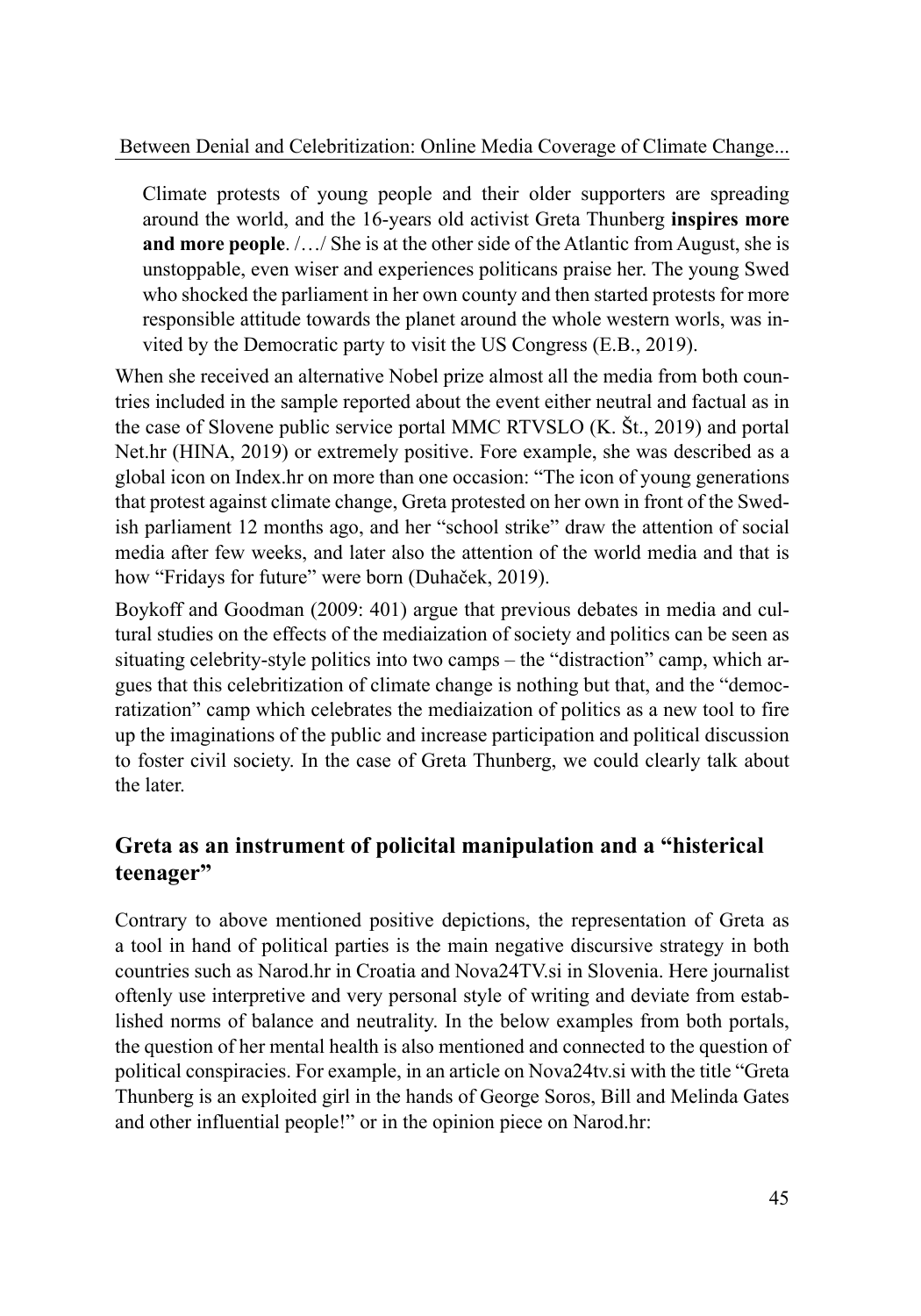Ever since the 16-years old environmental activist Greta Thunberg had a speech in the United Nations, met Pope Francis and represents the face of climate strikes at the end of the week, she is in the center of attention of the whole world. If anybody thought that she became the leading figure of climate protection by accident, they could not be more wrong. /…/ Activist against guns **David Hogg and the global establishment force Greta to the front line so she can promote their agenda even if this means that they are using a teenage girl with Asperger-syndrom** (Murn, 2019a)

Negative depictions of Greta Thunberg in these online sites go hand in hand with a general climate change denial stance of their editorial policy. Buettner (2010: 88) argues that climate change denial is connected to the question of the responsibility of the media, and of the social function of journalism and news as one of the prevalent forms mass media that communicate regarding the environment. According to her it is "particularly problematic if this kind of media coverage feeds off, rather than reports on, climate change denial, and fails to provide the historical and ideological contexts of that debate" (ibid.). A case of "feeding of" instead of "reporting on" climate denials are the articles about the letter of 500 scientists who deny climate change that were published in some of the online media.

# **500 scientists denied claims of environmental activist Greta Thunberg and the strongly emphasize: there is no climate crisis!**

*/…/ "People are suffering. People are dying. Entire ecosystems are collapsing. We are in the beginning of a mass extinction, and all you can talk about is money and fairy tales of eternal economic growth. How dare you!"* 16-years old Greta Thunberg histerically yelled on Monday in the UN. In a reply to the speech as much as 500 scientists publicly denied Greta's claim that we are facing a climate crisis (Murn, 2019b).

### **More than 500 top scientists signed a Declaration against spreading a climate hysteria!**

There are numerous top scientists around the world that deny global and ecologically fanatical movement for the fight against the climate change in which even children are drawn in as we can observe these days. Those who have grow up in totalitarian systems have very bad memories about including children in political propaganda so the majority of people around the world is feeling discomfort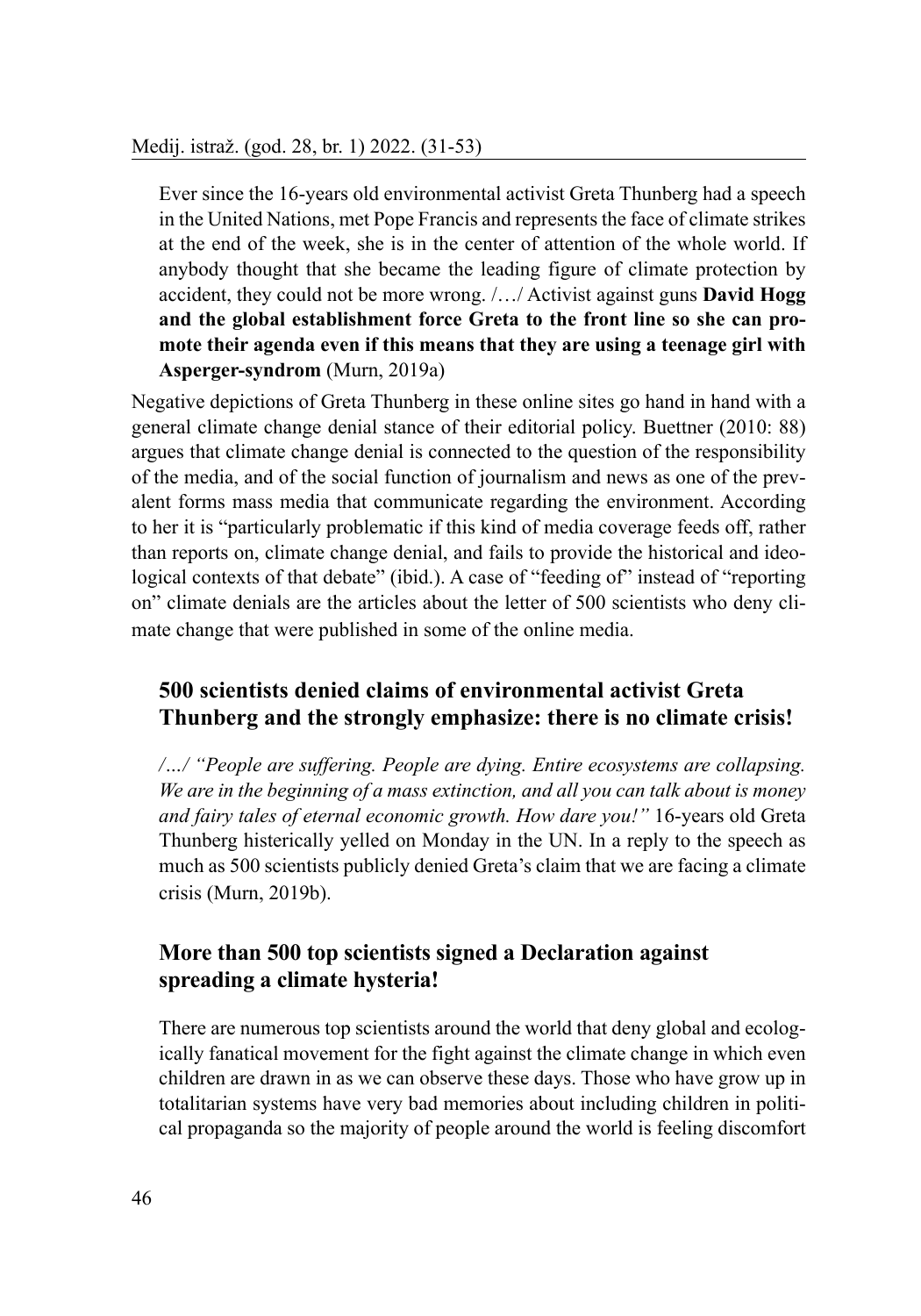by these protests by children around the world (Horvatić, 2019).

It was later reviled that the 500 experts that signed the declaration are not experts in the field of climate change but have research experience in a variety of fields, from ingeneering to bussines. Lastly, similar, but more personal discursive strategy of representing Greta Thunberg as a histerical teenager can be observed in part of the sample. Here an observation by Koteyko and Atanasova (2016) that in climate change reporting discourses in digital media are increasingly mixing language with moving and still images, hyperlinks and sound to create meaning should be put forward. They emphasize that in such multimodal environments the use of non-linguistic forms to communicate ideas may predominate, and the different modes are often combined to convey complex concepts and attitudes (Koteyko and Atanasova, 2016). In our case this means that usualy a negative article is also accompanied by a corresponding picture or/and video of Greta Thunberg as in the case of article on Nova24tv.si: "Greta shocked even more in her speech on Monday in the general assembly where she tried to impress the world leaders with well rehearsed speech, with a mix of tears and hysteria" (Murn, 2019c). The text was accompanied by a picture of Greta with an awkward facial expression. On the other hand, the tabloid Svet24 cited foreign media reports about an opinion of a pshychologist from Australia about Greta:

#### **Australian psychologist fiercly critized Greta**

Last week 150 million people went to streets because of her and the she also criticized the world leaders. Australian psychologist thinks that we are dealing with a puppet that needs treatment. /…/ Australian psychologist dr. Michael Carr-Gregg compared Greta's situation to the one with a teenage celebrity that finds herself under the spotlight all of the sudden. (J. P. 2019)

Painter et al. (2018: 3) emphasize that the new digital media players that try to compete with legacy media experiment with a wide range of formats popular on social media and that they pursue editorial innovation and distinctiveness by selecting different stories, angles or themes, adopting different tones in presenting news, and introducing or emphasising different voices not found as often in legacy media. In our sample this seems to be the case with negative stories and *ad hominem* attacks on Greta Thunberg such as for example Nova24TV.si in Slovenia, oftenly launch attacks that resemble online hate campaigns and that have no grounding in scientific consensous about the issue of climate change. In this context Murphy's (2021: 194) point that Thunberg's combination of confrontational rhetoric, commited activism,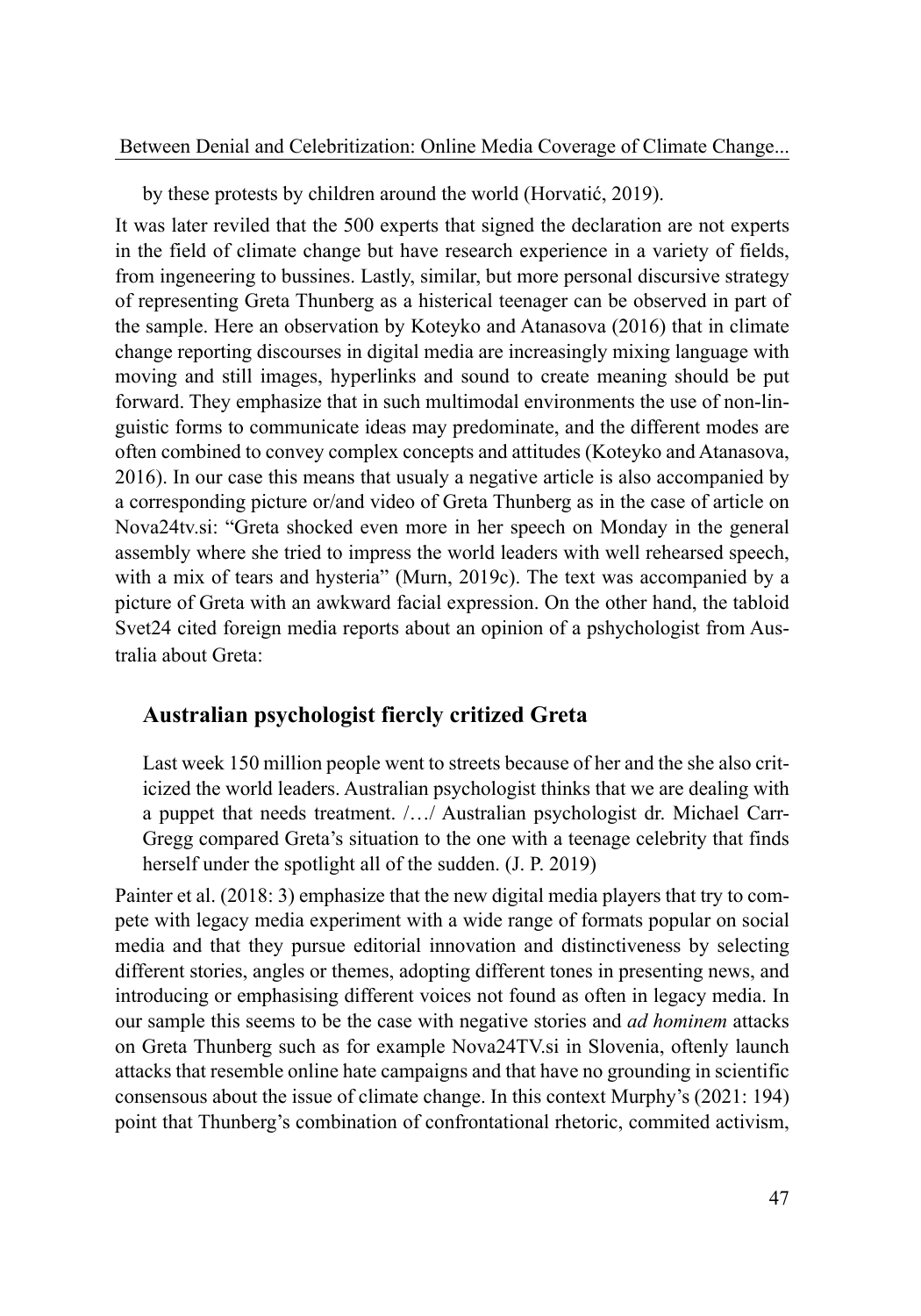lifestyle choices and public persona, connects her to some of the more foundational tropes and premises of environmentalism (apoctalypticism, ecological jeremiad, importance of science). According to him, one of the defining aspects of Greta Thunberg's rise to eco-celebrity is how it has been anchored in media narratives of how she is ordinary yet transformative.

# **Conclusion**

With the focus on online media in Slovenia and Croatia, the paper contributed to the diversification of current research on media representations of climate change. The research period was limited to the week before and after the UN Climate Summit was held with a lot of participants participating from all over the world. The Summit discussed climate change, issues of which have been especially intensified over the past years. Climate strikes all over the world further contributed to the aggravation of the issues, while they were also particularly presented in the media by the statement of Greta Thunberg, a girl who spoke very harshly at the Summit, urging for climate protection. In this paper, we wanted to examine the media presentation of the climate change topic from the perspective of the Slovenian and Croatian media and to point out the similarities and differences in reporting between two neighbouring states with special emphasis on Greta Thunberg, who stood out with her engagement and interested the media around the world in her activism. The research corpus encompassed 194 articles. The Croatian media articles in the researched corpus were represented with 70.10%, while the Slovenian ones were represented with 29.90%, which leads to the conclusion that the Croatian media, according to the predetermined research criteria, were more interested in monitoring the climate change. By comparing the number of articles in commercial and public media, it can be concluded that the public media share in Croatia amounted to 16.18% of the articles, while the public media share in Slovenia amounted to 18.97%.

In the research period, regarding the topic in the context of climate change, both the Croatian and Slovenian online portals mostly wrote about Greta Thunberg (Slovenia 39.66%, Croatia 25%) and climate changes (Slovenia 32.76, Croatia 36.76%). Overall, both the Croatian and Slovenian online portals mostly wrote about Greta Thunberg, 39.66, and in general about climate change, 32.76%. Even though one of the motives for writing a paper on the media monitoring of climate change was the Summit on Climate Changes, only 3.45% articles wrote about the Summit itself in the research period which could be explained as a motive to write about the other issues. This explanation is also supported by the fact that a girl, Greta Thunberg, appeared at the Summit, who inspired writings about herself in person and in the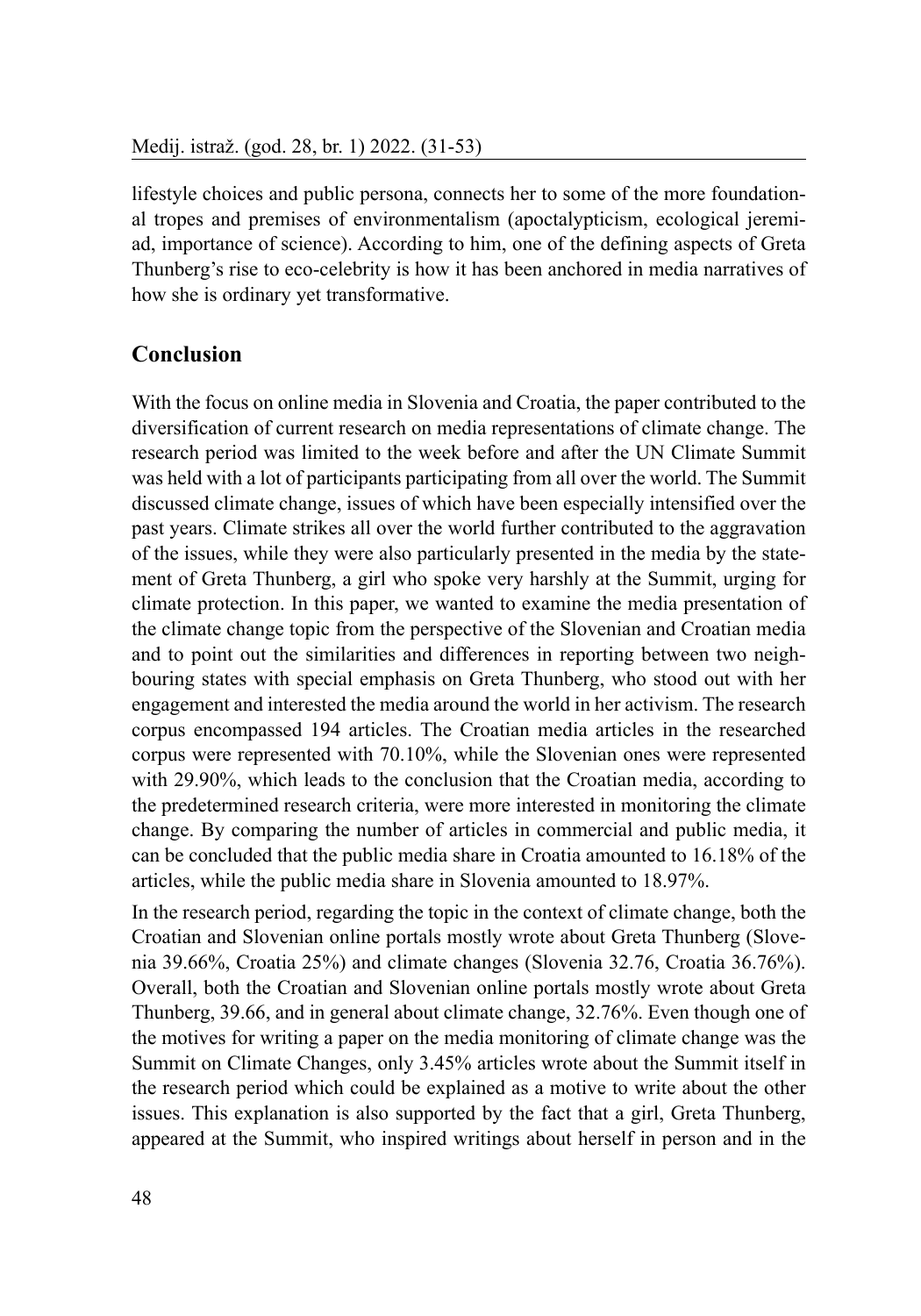context of her role in the fight to preserve the global climate with the contents of her speech and her way of expressing herself and her attitude.

Both the articles on the Croatian and Slovenian online portals had a positive view on the topic of the climate strike, which was to be expected, considering that this paper described all the articles as having a positive attitude, the contents of which articles, among others, write about the need to preserve the climate and prevent the harmful influence to the climate, which the climate strike is all about. Both the Croatian and Slovenian online portals' reporters predominantly approached the public with informative forms. A lesser number of articles both on the Slovenian and Croatian online portals was categorised as analytical/critical forms (Croatia, 8,09%, Slovenia, 6,90%)

In the qualitative analysis contested meanings of Greta Thunberg were highlighted and connected to the differences in the media. Discursive strategies that use negative representations of Greta are clearly connected to the righ-wing online portals with a general stance towards denying climate change. As Boykoff and Goodman (2009: 405) have emphasized climate science–policy–celebrity arenas are highly contested, characterized by uncertain facts, disputed values and politicized alternatives for action, and the stakes and tensions will continue to grow as time goes on. Lastly, as Buettner (2010: 92) argued, the media provide one of the most prevalent interfaces between scientists, policy makers, and members of the general public. And this is only one of the reasons why reporting about climate change is especially important.

### **REFERENCES**

- Ančić, B., Puđak, J. and M. Domazet (2016) "Vidimo li klimatske promjene u Hrvatskoj? Istraživanje stavova o nekim od aspekata klimatskih promjena u hrvatskom društvu", *Hrvatski meteorološki časopis*, 51 (51), 27–45.
- Babić, M. (2017) *15 GODINA Povijest Indexa*, https://www.index.hr/vijesti/clanak/15-godina-indexa-povijest/1011291.aspx.
- Boykoff, M. T. and J. Timmons Roberts (2007) *Media coverage of climate changes*: *Current trends, strengths, weaknesses*. United Nations Development Programme background paper.
- Boykoff, M. T. and J. M. Boykoff (2007) "Climate change and journalistic norms: A case-study of US mass-media coverage", *Geoforum*, 38 (6), 1190–1204.
- Boykoff, M. T. (2008) "The cultural politics of climate change discourse in UK tabloids", *Political Geography*, 27, 549–569.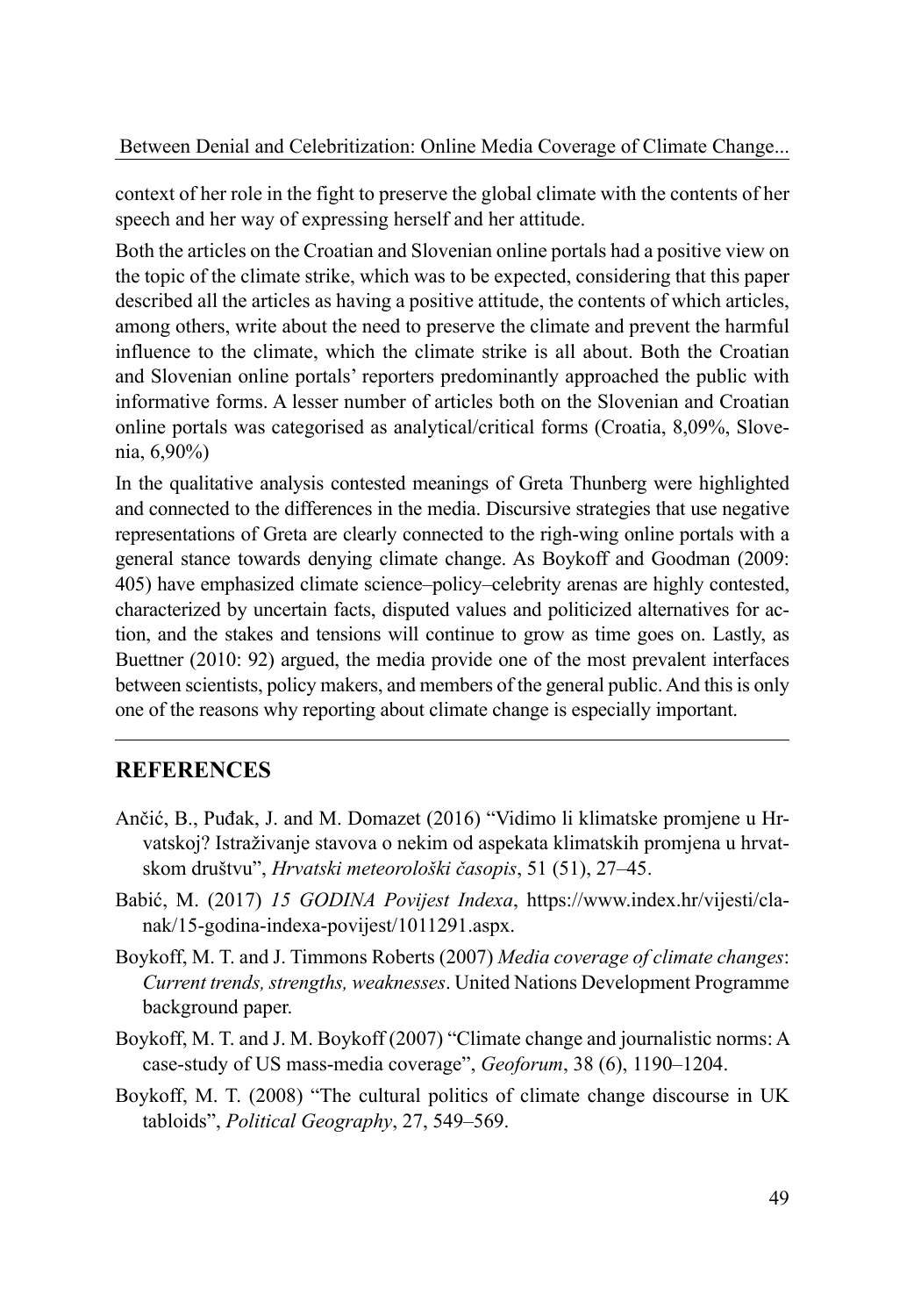- Boykoff, M. T. i M. K. Goodman (2009) "Conspicuous redemption? Reflections on the promises and perils of the 'Celebritization' of climate change", *Geoforum*, 40, 395–406.
- Brüggemann, M. and S. Engesser (2014) "Between Consensus and Denial: Climate Journalists as Interpretive Community", *Science Communication*, 36 (4), 399–427.
- Buettner, A. (2010) "Climate Change in the Media: Climate Denial, Ian Plimer, and the Staging of Public Debate", *MEDIANZ Media Studies Journal of Aotearoa New Zealand*, 12 (1), 79–97.
- E. B. (2019) "Mlada aktivistka okrcala kongresnike", *Slovenske novice*, https://www. slovenskenovice.si/novice/svet/mlada-aktivistka-okrcala-kongresnike-228396.
- Cvjetovic, S. (2019) "Švedska cerkev: Greta Thunberg je Kristusova naslednica", siol.net, https:// siol.net/digisvet/novice/svedska-cerkev-greta-thunberg-je-kristusova-naslednica-508422.
- Dayan, D. and E. Katz (1992) *Media events: The live broadcasting of history*. Cambridge: Harvard University Press.
- Duhaček, G. (2019) "Tko je Greta Thunberg, tinejdžerica o kojoj bruji cijeli svijet?", Index.hr, https://www.index.hr/vijesti/clanak/tko-je-greta-thunberg-tinejdzerica-o-kojoj-bruji-cijeli-svijet/2118823.aspx.
- GemiusAuding (2021) Croatia, https://rating.gemius.com/hr/tree/8.
- Günay, D., Emre, I. and M. Ersoy (2018) "Alternative media and the securitization of climate change in Turkey", *Alternatives: Global, Local, Political*, 1–19. doi: 10.1177/0304375418820384.
- J. P. (2019) "Avstralski psiholog ostro nad Greto Thunberg", svet24.si, https://novice.svet24. si/clanek/novice/svet/5d8bab44435f6/avstralski-psiholog-ostro-nad-greto-thunberg.
- HINA (2019) "Švedska tinejdžerka dobila alternativnu Nobelovu nagradu: 'Nadahnula i proširila političke zahtjeve za hitne klimatske akcije", net.hr, https://net. hr/danas/svijet/svedska-tinejdzerka-dobila-alternativnu-nobelovu-nagradu-nadahnula-i-prosirila-politicke-zahtjeve-za-hitne-klimatske-akcije/#.
- Horvatić, P. (2019) "Više od 500 vrhunskih znanstvenika potpisalo Deklaraciju protiv širenja klimatske histerije!", narod.hr, https://narod.hr/svijet/vise-od-500-vrhunskih-znanstvenika-potpisalo-deklaraciju-protiv-sirenja-klimatske-histerije.
- Ivanuš, Ž. (2020) "Studija slučaja 24sata: mjesto edukativnih tema u tabloidnom novinarstva", *Medijska istraživanja*, 26 (1), 109–128.
- K. Št. (2019) "Greta Thunberg prejemnica alternativne Nobelove nagrade", RTV SLO, https://www. rtvslo.si/svet/evropa/greta-thunberg-prejemnica-alternativne-nobelove-nagrade/500476.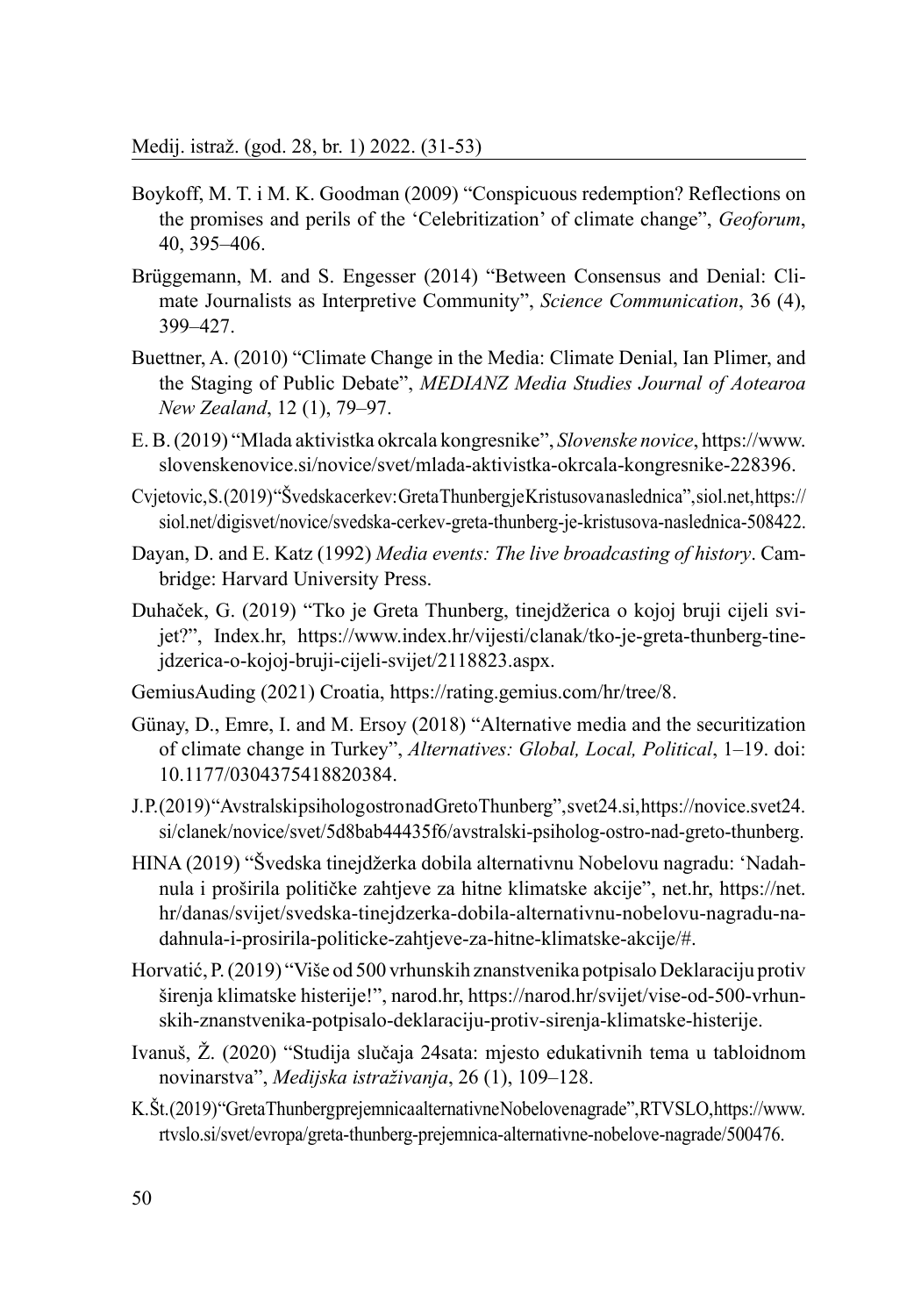- Keller, T. R., Hase, V., Thaker, J., Mahl, D., Mike S. and M. S. Schäfer (2019) "News Media Coverage of Climate Change in India 1997–2016: Using Automated Content Analysis to Assess Themes and Topics", *Environmental communication*, 14 (2), 219–235.
- Koteyko, N. and D. Atanasova (2016) "Discourse analysis approaches for assessing climate change communication and media representations". In: *Oxford Encyclopedia of Climate Change Communication*. Oxford University Press.
- Königslöw, K. K., Post, S. and M. S. Schäfer (2019) "How news media (de-)legitimize national and international climate politics – A content analysis of newspaper coverage in five countries", *The International Communication Gazette*, 81  $(7), 1-23.$
- McComas, K. and J. Shanahan (1999) "Telling Stories About Global Climate Change: Measuring the Impact of Narratives on Issues Cycles", *Communication Research*, 26 (1), 30–57.
- Murn, H. (2019a), "Greta Thunberg je izkoriščana punčka v rokah Georgea Sorosa, Billa in Melinde Gates ter drugih vplivnežev!", NOVA24tv.si, https:// nova24tv.si/svet/glavna-mentorica-okoljske-aktivistke-grete-thunberg-je-operativka-georga-sorosa-billa-in-melinde-gates/.
- Murn, H. (2019b) "500 znanstvenikov postavilo na laž trditve okoljske aktivistke Grete Thunberg in odločno poudarjajo: podnebne krize ni!", NOVA24tv.si, https://nova24tv.si/svet/500-znanstvenikov-postavilo-na-laz-trditve-okoljskeaktivistke-grete-thunberg-in-odlocno-poudarjajo-podnebne-krize-ni/.
- Murn, H. (2019c) "Tako je okoljska aktivistka Greta jezno obstala, ko jo je zasenčil ameriški predsednik Donald Trump in ji odvzel pozornost!", Nova24tv.si, https://nova24tv.si/svet/tako-je-okoljska-aktivistka-greta-obstala-z-zacudenjem-ko-jo-je-zasencil-ameriski-predsednik-donald-trump-in-ji-odvzel-pozornost/.
- Murphy, P. D. (2021) "Speaking for the youth, speaking for the planet: Greta Thunberg and the representational politics of eco-celebrity", *Popular Communication*, 19 (3), 193–206.
- Narod (2021) Impressum, https://narod.hr/impressum.
- Negra, D., O'Leary, E. and A. P. McIntyre (2019) "Broadcasting Irish Emigration in an era of global mobility", *European Journal of Cultural Studies*, 22 (5-6), 849–866.
- Painter, J., Kristiansen, S. and M. S. Schäfer (2018) "How 'Digital-born' media cover climate change in comparison to legacy media: A case study of the COP 21 summit in Paris", *Global Environmental Change*, 48, 1–10.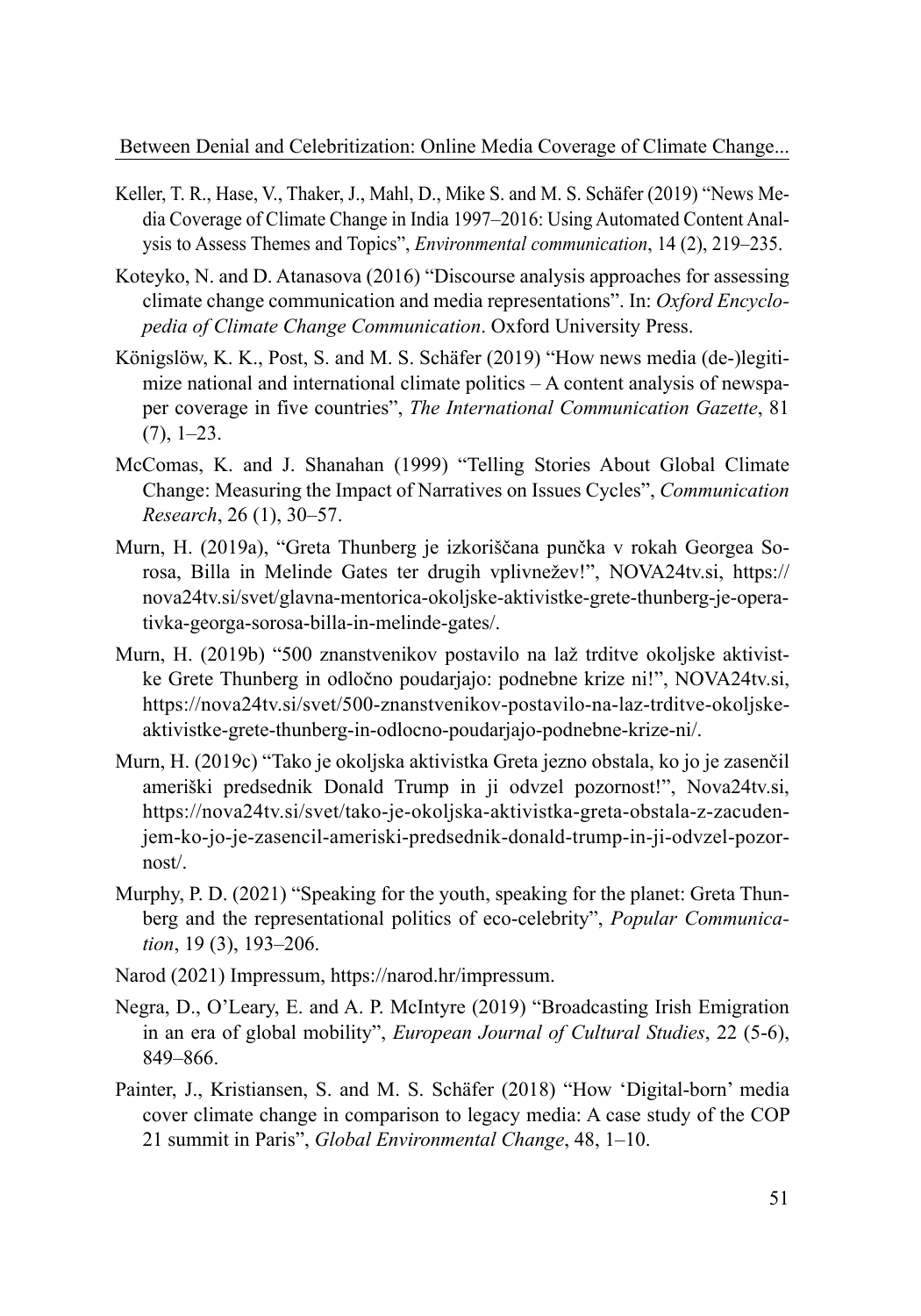- Pralle, S. B. (2009) "Agenda-setting and climate change", *Environmental politics*, 18 (5), 781–799.
- Rohloff, A. (2019) *Climate Change, Moral Panics, and Civilization*. London: Routledge.
- Romps, D. M. and J. P. Retzinger (2019) "Climate news articles lack basic climate science", *Environmental Research Communications*. doi: 10.1088/2515-7620/ab37dd.
- Schäfer, M. S., Ivanova, A. and A. Schmidt (2014) "What drives media attention for climate change? Explaining issue attention in Australian, German and Indian print media from 1996 to 2010", *The International Communication Gazette*, 76 (2), 152–176.
- Schäfer, M. S. and I. Schlichting (2014) "Media Representations of Climate Change: A Meta-Analysis of the Research Field", *Environmental communication*, 8 (2), 142–160.
- Shi, W., Chen, C., Xiong, J. and H. Fu (2019) "What Framework Promotes Saliency of Climate Change Issues on Online Public Agenda: A Quantitative Study of Online Knowledge Community Quora", *Sustainability*, 11, 1619. doi:10.3390/ su11061619.
- Sprečić, E. (2019) "Djevojka iz Švedske ujedinila je svijet i naljutila Trumpa: Sve je počelo prije godinu dana", vecernji.hr, https://www.vecernji.hr/vijesti/ djevojka-iz-svedske-ujedinila-je-svijet-i-naljutila-trumpa-1347706.
- Grdić, Š., Krstinić Nižić, M. and M. Mamula (2017) "Povezanost klimatskih promjena i turizma: Multikriterijska analiza ocjenjivanja mjera prilagodbe", *Ekonomska misao i praksa*, (1), 171–185.
- van Eck, C. W., Mulder, B. C. and A. Dewulf (2019) ""The Truth is not in the middle": Journalistic norms of climate change bloggers", *Globel Environmental Change*, 59, 1–10.
- Trumbo, C. W. and J. Shanahan (2000) "Social research on climate change: where we have been, where we are and where we might go", *Public understanding of science*, 9, 199–204.